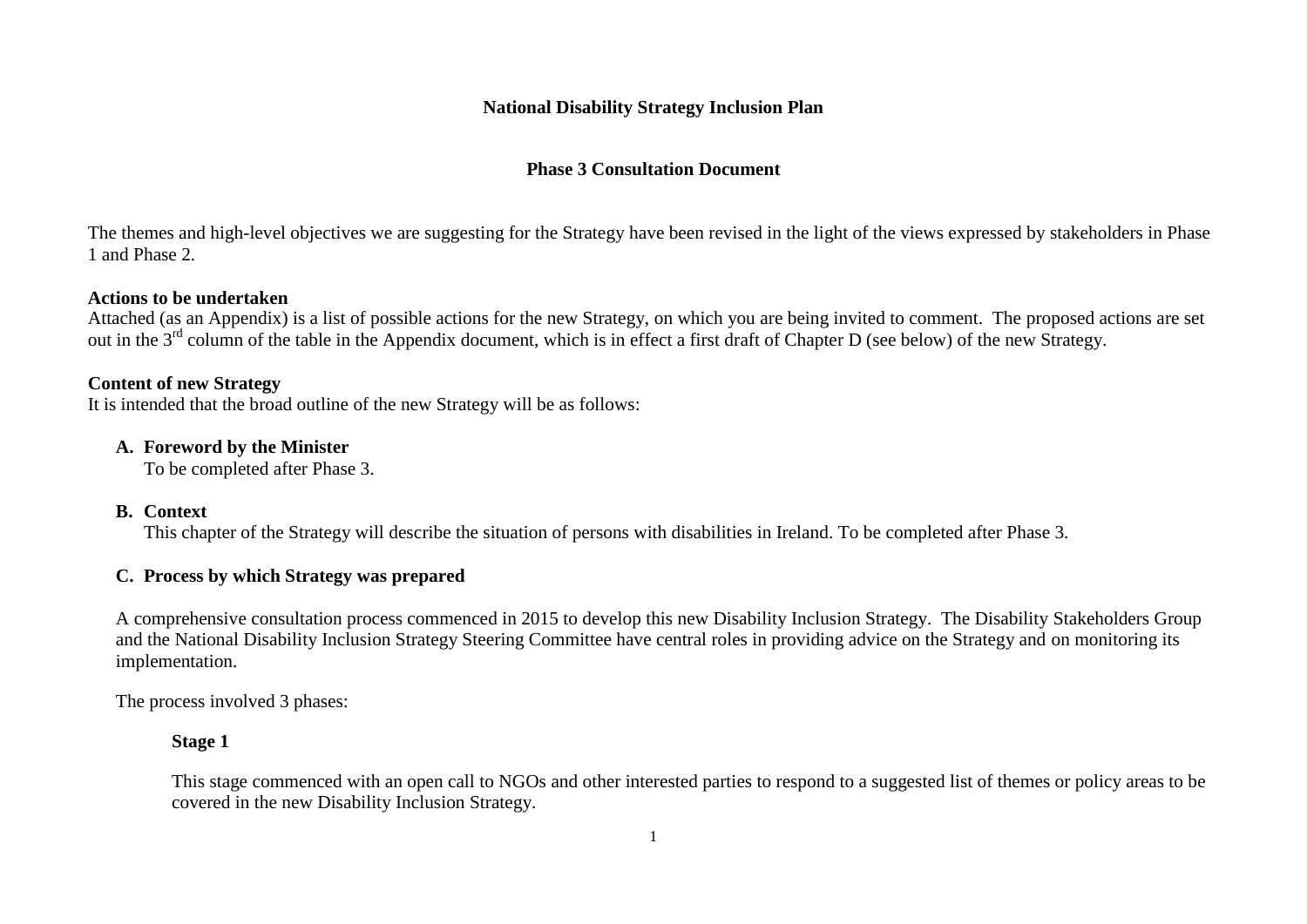#### **Stage 2 – February 2016**

This stage of the consultation involved regional meetings which took place in Cork, Tullamore and Dublin. In total 102 people took part in these consultations.

Stakeholders including relevant NGOs, persons with disabilities and other interested parties were invited to give an input on the priority objectives they would like to see achieved in the next four years. A provisional set of objectives was prepared under each theme, and participants were invited to say what they agreed with and what changes they would suggest to this list of objectives.

#### **Stage 3 – August 2016**

## **This is where we are now. As part of this Stage, you are asked to comment on a draft list of actions (Chapter D. below and the Appendix).**

D. **The body of the Strategy**, which will set out the agreed themes, high-level objectives and detailed actions to be implemented.

#### **The attached draft of this Chapter is the focus of this Phase of the consultations.**

E. **Monitoring and implementation** (structures and reporting annually) To be completed after Phase 3

The Department of Justice and Equality has a coordinating and monitoring role in relation to implementation of the Strategy.

#### **What happens next?**

At the end of Phase 3, the Department will prepare a revised draft Strategy, with measurable targets and deadlines, having heard all the views expressed at the consultations. As well as new and revised actions, the Strategy will also include a continuation of programmes and services already underway and new developments already in the pipeline.

This draft will then be brought for further consultation to the National Disability Inclusion Strategy Steering group.

Subsequently, a final draft of the new National Disability Inclusion Strategy will be submitted to the Government.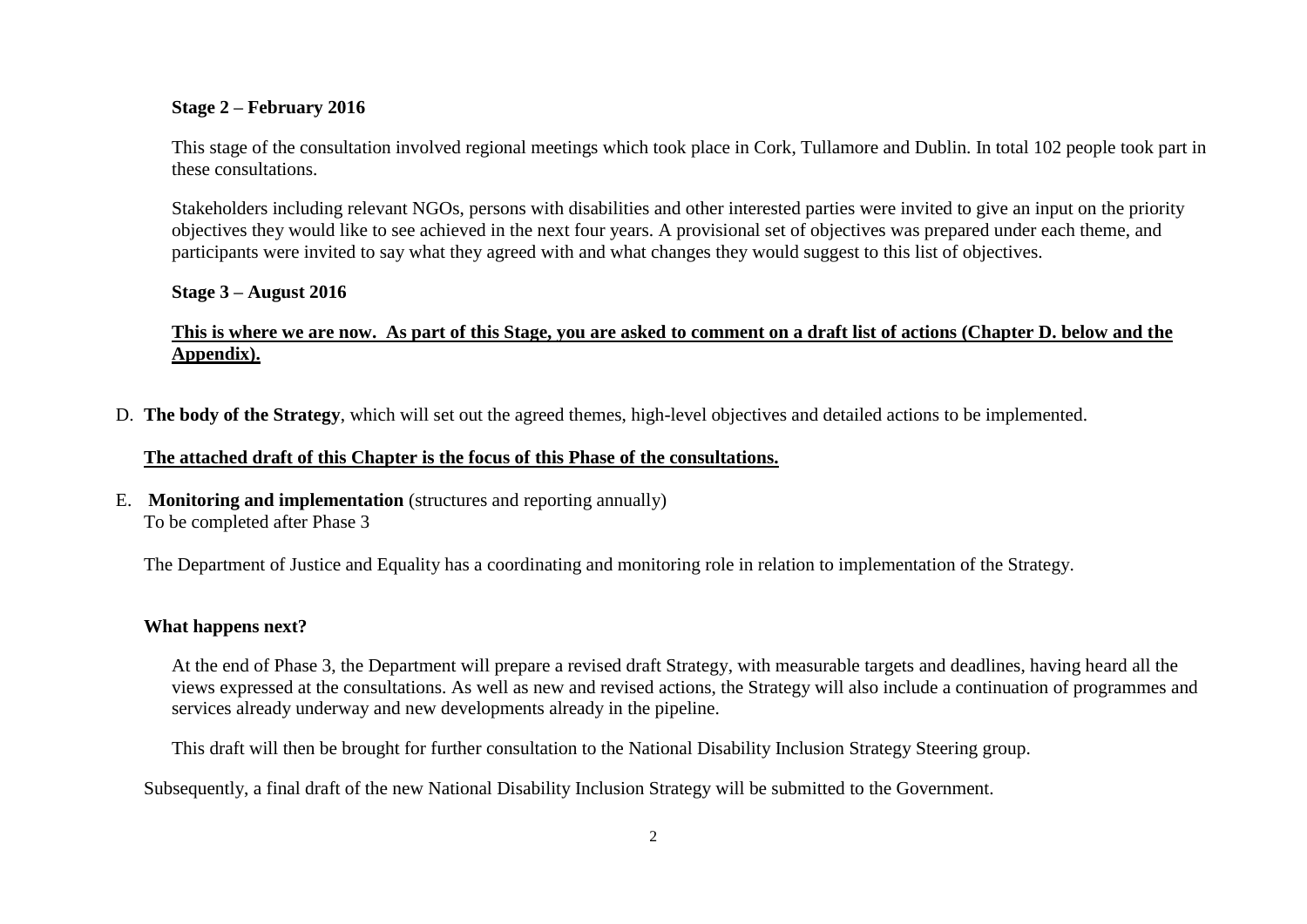This process will result in a new set of specific themes, objectives and actions that need to be undertaken to bring about a real improvement in quality of life for people with disabilities. It is intended that the revised Inclusion Strategy will run from 2016 to 2020 and that it will be in place from mid-2016.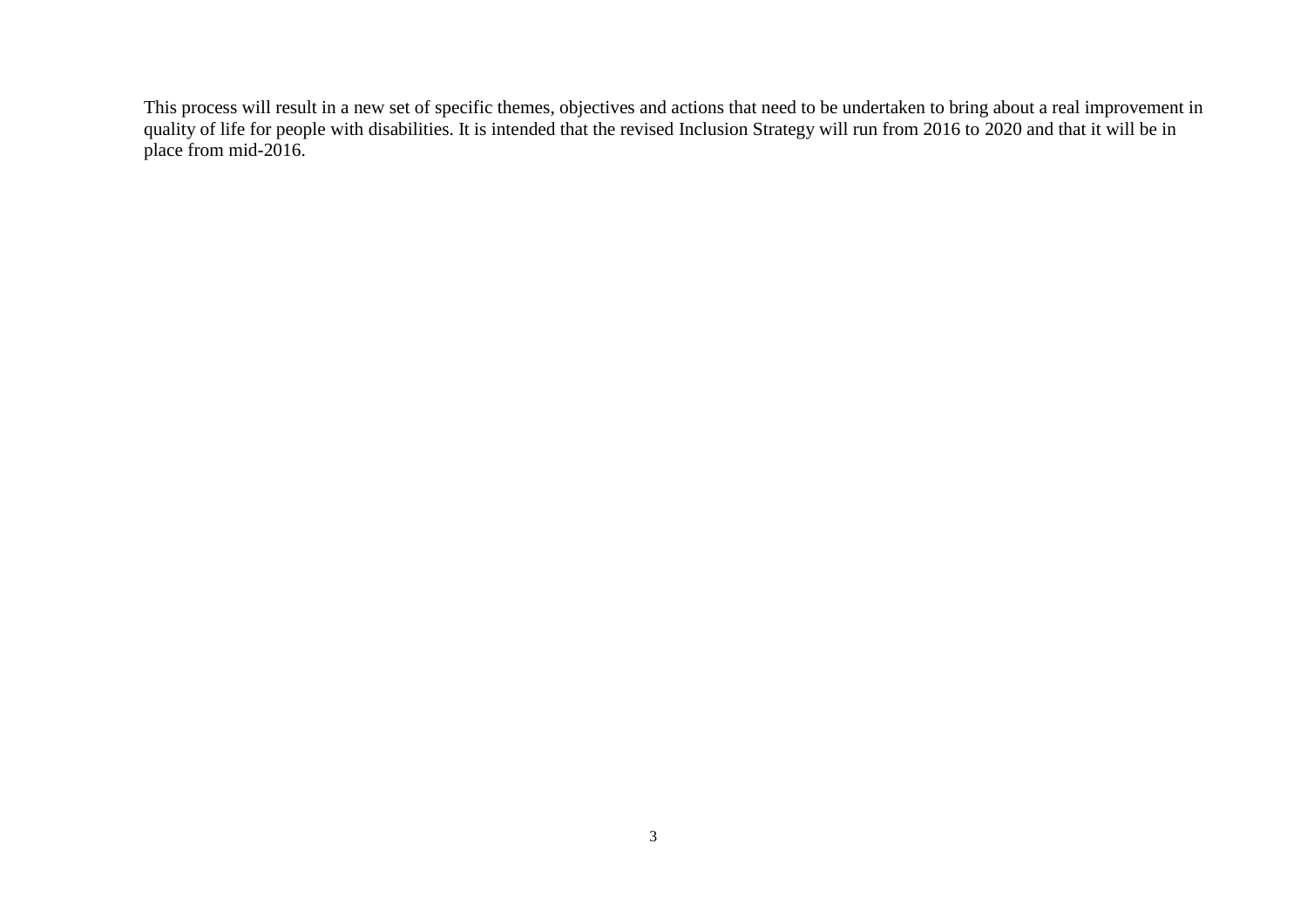# **Appendix**

The body of the Strategy as follows:

|                | <b>Themes</b>                | <b>Objectives</b>                                                                                                                                                      | <b>Actions</b>                                                                                                                                                                                                                                                                                                                                                                                                                                                                                                                                       | <b>Who</b>                                                                                                    |
|----------------|------------------------------|------------------------------------------------------------------------------------------------------------------------------------------------------------------------|------------------------------------------------------------------------------------------------------------------------------------------------------------------------------------------------------------------------------------------------------------------------------------------------------------------------------------------------------------------------------------------------------------------------------------------------------------------------------------------------------------------------------------------------------|---------------------------------------------------------------------------------------------------------------|
|                | <b>Equality &amp; Choice</b> | Persons with<br>disabilities are<br>recognised and<br>treated equally<br>before the law.<br>They have the same<br>rights and<br>responsibilities as<br>other citizens. | We will ratify the UN Convention on the Rights of Persons with<br>Disabilities (CRPD) by end-2016.                                                                                                                                                                                                                                                                                                                                                                                                                                                   | Department of Justice and<br>Equality (DJE)                                                                   |
| 2              |                              |                                                                                                                                                                        | We will progress the Equality/Disability (Miscellaneous<br>Provisions) Bill to enactment by end-2016 so as to address<br>outstanding obstacles to ratification, including addressing the<br>issue of reasonable accommodation, providing for national<br>mechanisms to promote, protect and monitor implementation of<br>the CRPD, meeting the Convention's requirements with regard to<br>involuntary detention, amending electoral legislation, amending<br>the Juries Act 1976 and amending section 4 of the Criminal Law<br>(Insanity) Act 2006. | <b>DJE</b>                                                                                                    |
| 3              |                              |                                                                                                                                                                        | We will ratify the Optional Protocol to the Convention on the<br>Rights of Persons with Disabilities on enactment of the<br>Equality/Disability (Miscellaneous Provisions) Bill.                                                                                                                                                                                                                                                                                                                                                                     | <b>DJE</b>                                                                                                    |
| $\overline{4}$ |                              |                                                                                                                                                                        | We will commence the Assisted Decision-Making (Capacity) Act,<br>and develop the associated Codes of Practice, and promote and<br>provide training for both.                                                                                                                                                                                                                                                                                                                                                                                         | DJE, National Disability<br>Authority (NDA), Department of<br>Health (DoH), Health Service<br>Executive (HSE) |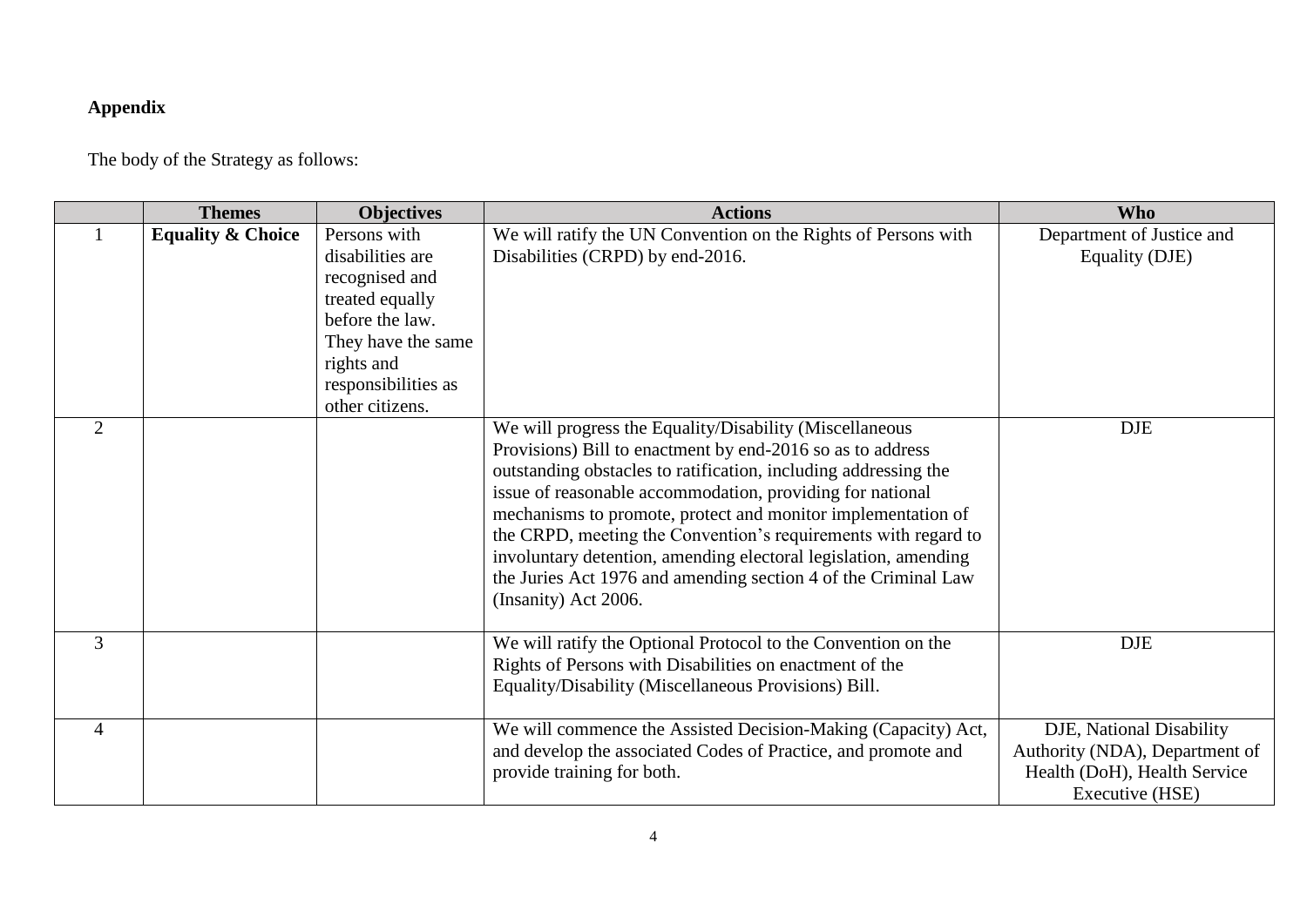|        | <b>Themes</b> | <b>Objectives</b>                                                                                                  | <b>Actions</b>                                                                                                                                                                                                                                          | <b>Who</b>                                                            |
|--------|---------------|--------------------------------------------------------------------------------------------------------------------|---------------------------------------------------------------------------------------------------------------------------------------------------------------------------------------------------------------------------------------------------------|-----------------------------------------------------------------------|
| 5      |               |                                                                                                                    | We will establish the Decision Support Service.                                                                                                                                                                                                         | DJE, HSE, NDA                                                         |
| 6      |               |                                                                                                                    | We will embed presumption of capacity into the way services are<br>designed and delivered.                                                                                                                                                              | HSE, disability service providers,<br><b>Decision Support Service</b> |
| $\tau$ |               | People with<br>disabilities make<br>their own choices<br>and decisions.                                            | We will run an information campaign and raise awareness among<br>persons with disabilities about their options for supported<br>decision-making under the Assisted Decision-Making (Capacity)<br>Act.                                                   | Decision Support Service, HSE,<br>disability service providers        |
| 8      |               | People with<br>disabilities enjoy a<br>good standard of<br>living.                                                 | We will continue to reform and enhance the social welfare system<br>including activation and supports to work.                                                                                                                                          | Department of Social Protection<br>(DSP)                              |
| 9      |               | People with<br>disabilities are<br>treated with dignity<br>and respect and are<br>free from all forms<br>of abuse. | We will implement the HSE's Safeguarding Vulnerable Adults<br>policy.                                                                                                                                                                                   | <b>HSE</b>                                                            |
| 10     |               |                                                                                                                    | We will develop and roll out a reform and culture change<br>programme.                                                                                                                                                                                  | HSE, disability service providers                                     |
| 11     |               |                                                                                                                    | We will introduce statutory safeguards to protect residents of<br>nursing homes and residential centres, and ensure that they are not<br>deprived of liberty, save in accordance with the law as a last-resort<br>measure in exceptional circumstances. | DJE, DoH                                                              |
| 12     |               |                                                                                                                    | We will develop proposals to reform mental health legislation to<br>align it with the Assisted Decision-Making (Capacity) Act.                                                                                                                          | DoH, DJE                                                              |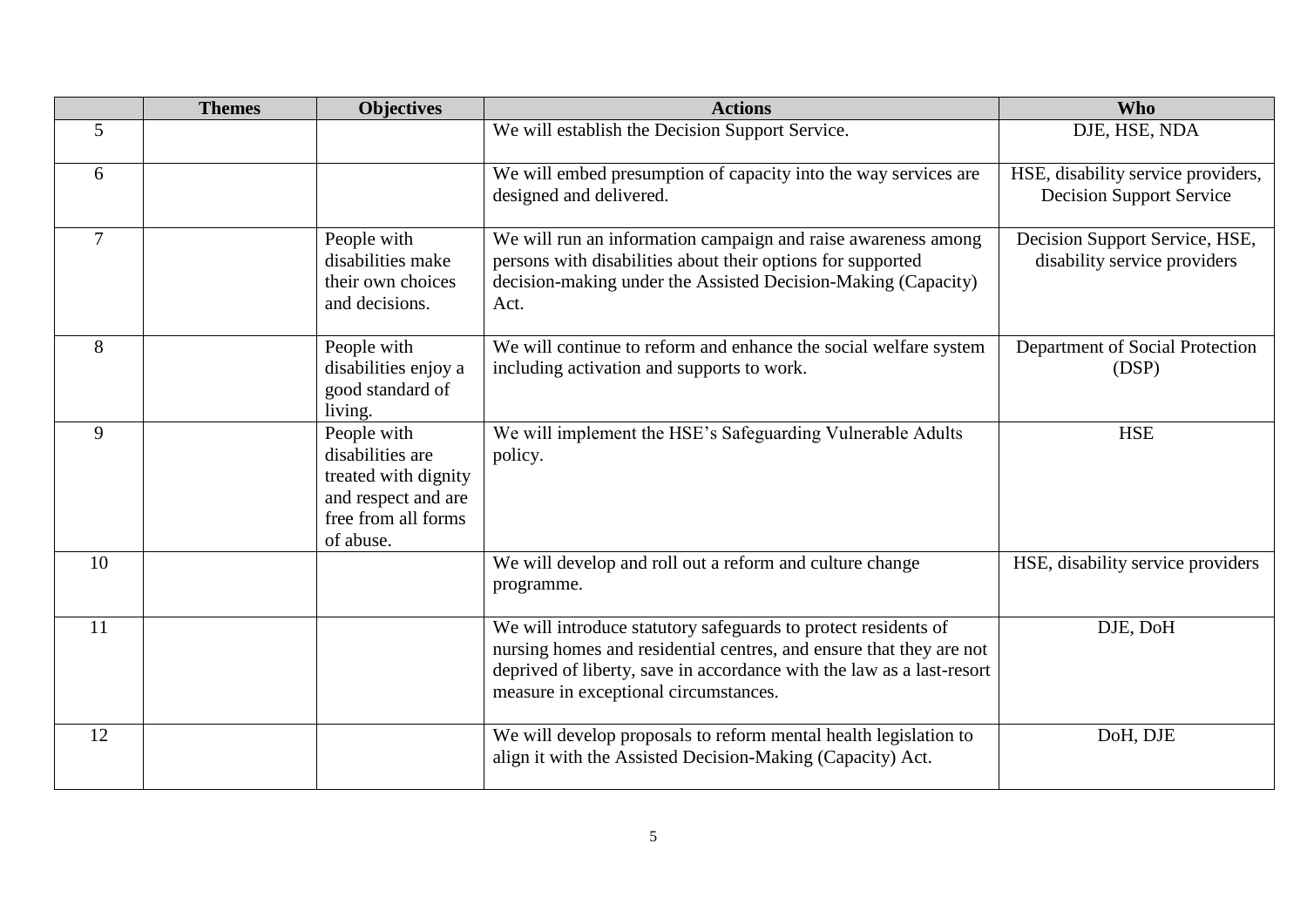|    | <b>Themes</b> | <b>Objectives</b>                                                                                        | <b>Actions</b>                                                                                                                                                                                     | <b>Who</b>                                                                |
|----|---------------|----------------------------------------------------------------------------------------------------------|----------------------------------------------------------------------------------------------------------------------------------------------------------------------------------------------------|---------------------------------------------------------------------------|
| 13 |               |                                                                                                          | We will implement the EU Victims of Crime Directive. The                                                                                                                                           | DJE, Director of Public                                                   |
|    |               |                                                                                                          | transposing Bill will take account of the specific needs of                                                                                                                                        | Prosecutions, An Garda Síochána,                                          |
|    |               |                                                                                                          | vulnerable witnesses as far as possible and provide a framework                                                                                                                                    | The Prison Service, The Probation                                         |
|    |               |                                                                                                          | for targeted actions to be developed (e.g. statutory guidance for                                                                                                                                  | Service                                                                   |
|    |               |                                                                                                          | assessment of vulnerable witnesses.)                                                                                                                                                               |                                                                           |
| 14 |               |                                                                                                          | We will ensure enhanced protection for people with disabilities<br>against hate crime in our review of the Prohibition of Incitement<br>to Hatred Act 1989.                                        | <b>DJE</b>                                                                |
| 15 |               | Public sector<br>information is<br>available in<br>accessible formats<br>that are easy to<br>understand. | We will embed information technology accessibility and universal<br>design into the Government information strategy and work of the<br>Office of the Government Chief Information Officer (OGCIO). | Department of Public Expenditure<br>Reform (DPER)                         |
| 16 |               |                                                                                                          | We will improve compliance with obligations of S.28 of the<br>Disability Act 2005 regarding access to information and<br>communication including electronic communication.                         | All public bodies, DPER, Centre<br>for Excellence in Universal<br>Design. |
| 17 |               |                                                                                                          | We will ensure Garda and Courts services and information are<br>accessible to all users with disabilities.                                                                                         | An Garda Síochána, Courts<br>Service                                      |
| 18 |               | Public services are<br>universally<br>designed and<br>accessible to all<br>citizens.                     | We will review and monitor progress by public bodies against the<br>Code of Practice on Accessible Services and Information.                                                                       | <b>NDA</b>                                                                |
| 19 |               |                                                                                                          | We will ensure that staff members have access to autism<br>awareness training as part of their disability awareness training<br>programme, commencing with Access Officers.                        | All Departments and public<br>bodies under their aegis                    |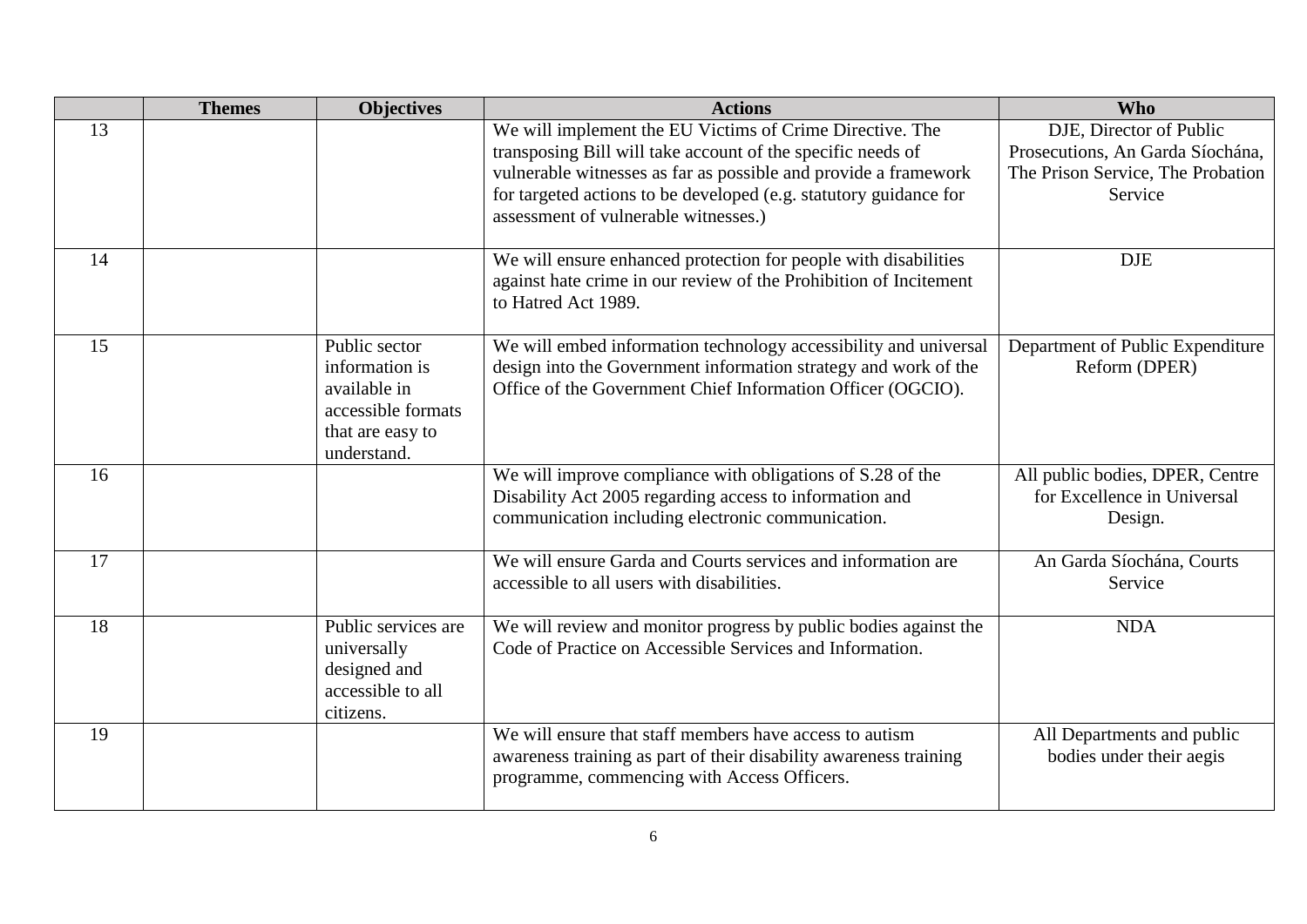|    | <b>Themes</b> | <b>Objectives</b> | <b>Actions</b>                                                                                                                                                                                                                                                          | <b>Who</b>                                  |
|----|---------------|-------------------|-------------------------------------------------------------------------------------------------------------------------------------------------------------------------------------------------------------------------------------------------------------------------|---------------------------------------------|
| 20 |               |                   | We will develop guidelines for Gardaí and civilian staff in relation<br>to engagement with people with disabilities.                                                                                                                                                    | An Garda Síochána                           |
| 21 |               |                   | We will ensure that autism awareness is promoted through the<br>roll-out of staff training that supports the implementation of the<br>national guidelines on accessible health and social care services.                                                                | <b>HSE</b>                                  |
| 22 |               |                   | We will engage with the appropriate training authority in relation<br>to developing a train-the-trainer programme on autism awareness<br>and customer service for the public sector, including consultation<br>with autism stakeholders as appropriate.                 | <b>NDA</b>                                  |
| 23 |               |                   | We will deliver the Train the Trainers programme to relevant<br>officials in Departments and agencies including access officers<br>and disability liaison officers.                                                                                                     | <b>NDA</b>                                  |
| 24 |               |                   | We will review the Accessibility Toolkit on our website, ensuring<br>that information about autism, including links to appropriate<br>resources, is available. We will also promote use of the toolkit by<br>civil and public servants.                                 | <b>NDA</b>                                  |
| 25 |               |                   | We will promote the design of public sector websites in<br>accordance with universal design principles.                                                                                                                                                                 | DPER, all Departments and public<br>bodies  |
| 26 |               |                   | Where not already achieved, we will set out proposals in our<br>Strategy Statements and Business Plans to ensure compliance with<br>the obligations on public bodies to make their buildings and<br>services accessible in line with Part 3 of the Disability Act 2005. | All Departments and public<br>bodies        |
| 27 |               |                   | We will bring all public sector buildings into compliance with the<br>revised (2010) Part M accessibility standards by 2022.                                                                                                                                            | OPW, Department of the<br>Environment (DoE) |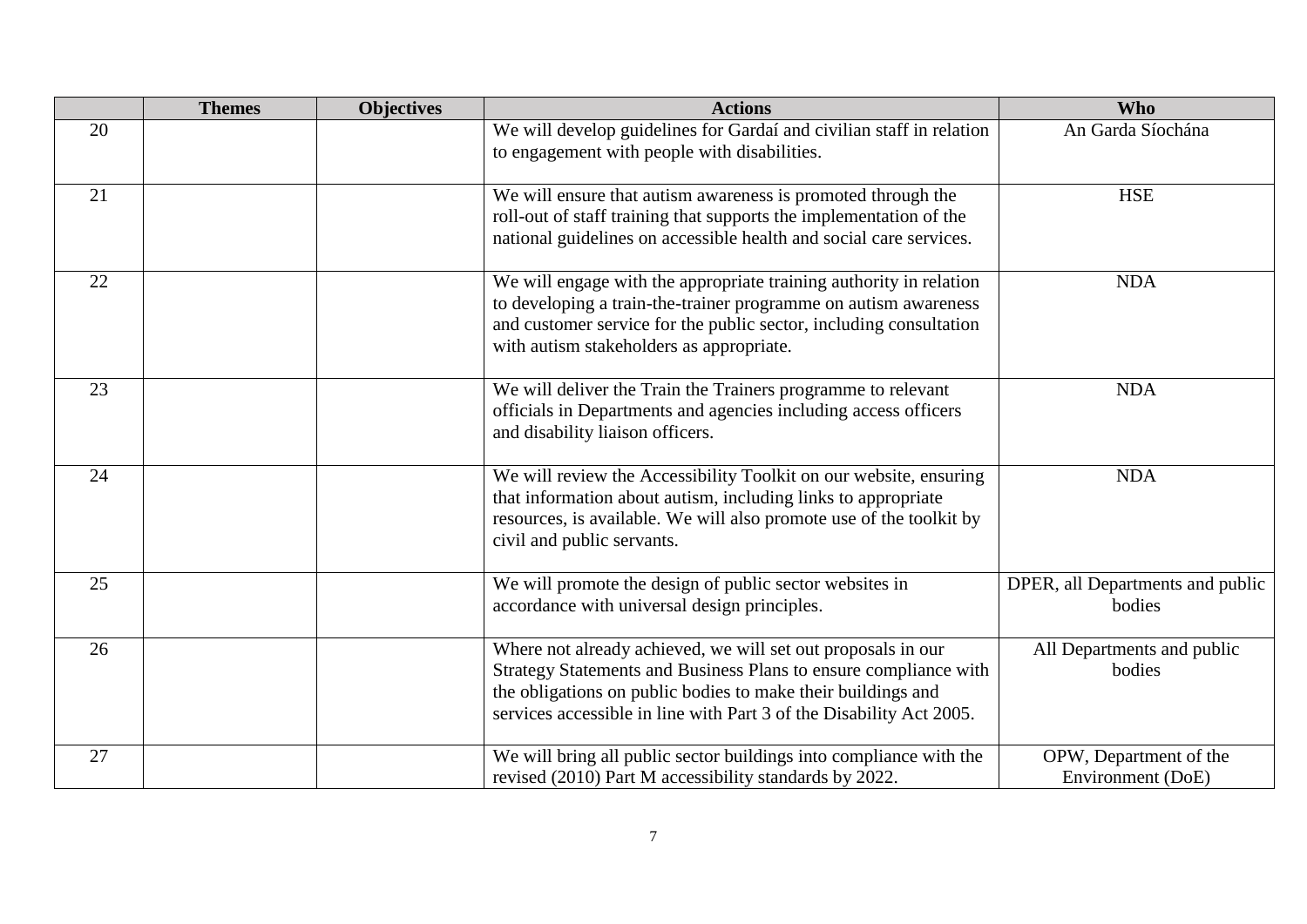|    | <b>Themes</b>                             | <b>Objectives</b>                                                                                                                                                   | <b>Actions</b>                                                                                                                                                                                                                                                                                           | <b>Who</b>                                                                |
|----|-------------------------------------------|---------------------------------------------------------------------------------------------------------------------------------------------------------------------|----------------------------------------------------------------------------------------------------------------------------------------------------------------------------------------------------------------------------------------------------------------------------------------------------------|---------------------------------------------------------------------------|
| 28 |                                           |                                                                                                                                                                     | We will conduct an operational review of the effectiveness of<br>Section 25 of the Disability Act 2005 and make recommendations<br>to facilitate the obligation for public bodies to bring their<br>buildings into compliance with Part M 2010 by 2022.                                                  | NDA, DoE, Office of Public<br>Works (OPW)                                 |
| 29 |                                           |                                                                                                                                                                     | All Departments and public bodies will ensure that public<br>procurement of buildings, facilities, goods and services complies<br>with the accessibility requirements of planning regulations and<br>relevant EU Law.                                                                                    | All Departments and public<br>bodies.                                     |
| 30 |                                           | Appropriate<br>accommodations<br>and resources are in<br>place to ensure<br>people who<br>communicate in<br>different ways can<br>participate as equal<br>citizens. | We will extend hours of Irish Sign Language (ISL) remote<br>interpretation pilot service to evenings and weekends.<br>We will propose legislation to ensure that all public bodies<br>provide Irish Sign Language (ISL) users with free ISL<br>interpretation when availing of their statutory services. | <b>DJE</b>                                                                |
| 31 |                                           |                                                                                                                                                                     | We will prepare guidance on autism for issue to justice<br>professionals.                                                                                                                                                                                                                                | <b>NDA</b>                                                                |
| 32 | Joined up policies<br>and public services | Different public<br>services work<br>together to ensure<br>joined-up services<br>for individuals with<br>disabilities.                                              | We will develop a proposal on local health and education forums<br>to facilitate improved co-ordination of services for children with<br>disabilities, including children with autism, at local level.                                                                                                   | DoH - Cross Sectoral Team,<br>Department of Education and<br>Skills (DES) |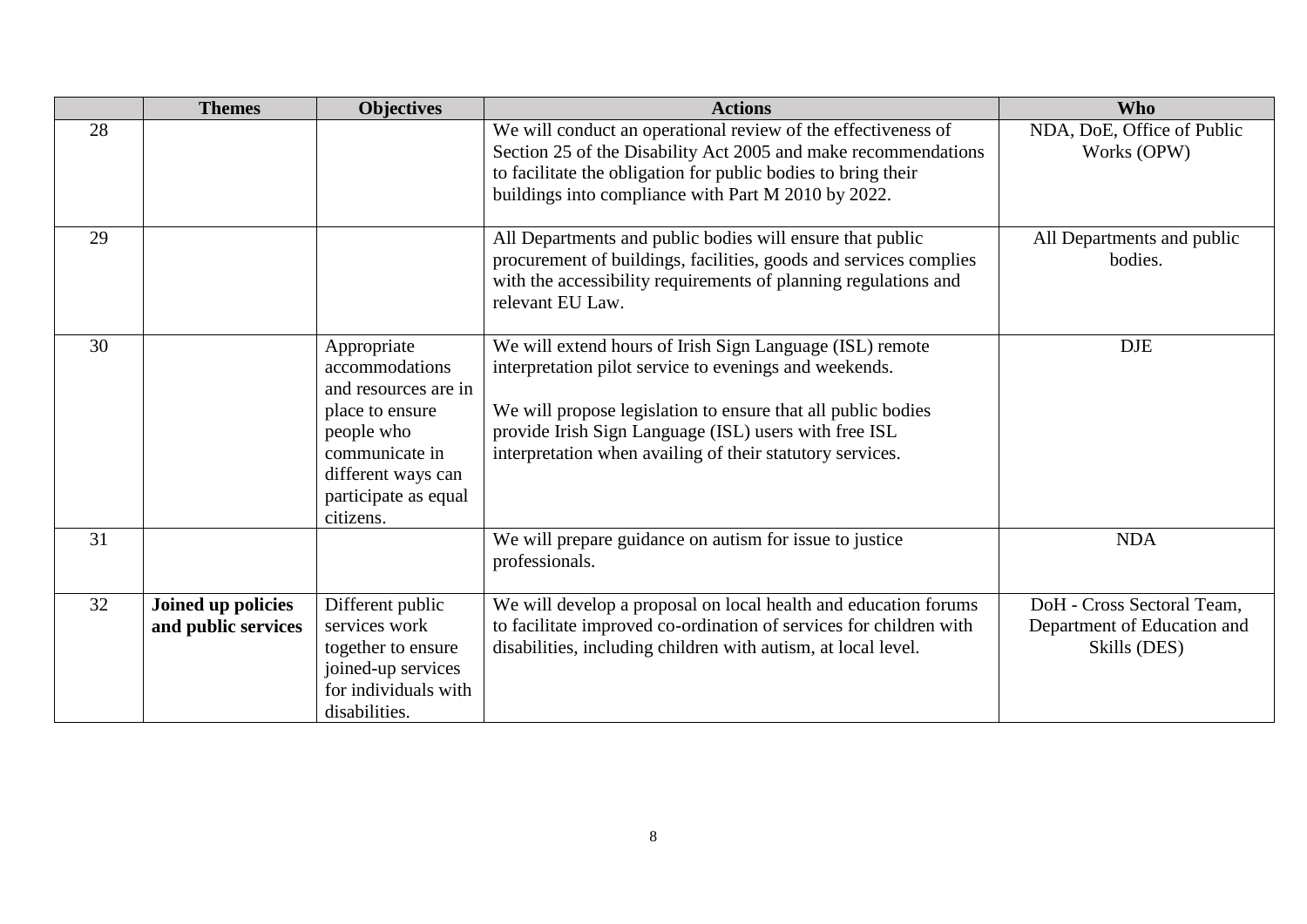|    | <b>Themes</b>    | <b>Objectives</b>                                                                                                                                                                    | <b>Actions</b>                                                                                                                                                                              | <b>Who</b>                                                           |
|----|------------------|--------------------------------------------------------------------------------------------------------------------------------------------------------------------------------------|---------------------------------------------------------------------------------------------------------------------------------------------------------------------------------------------|----------------------------------------------------------------------|
| 33 |                  | Children and adults<br>with disabilities are<br>supported to make<br>smooth transitions<br>from one stage of<br>life to the next.                                                    | We will develop and implement systems and cross-agency<br>protocols to facilitate smooth transitions.                                                                                       | DoH - Cross Sectoral Team<br>DES, DSP and their relevant<br>agencies |
| 34 |                  | Public services<br>actively engage<br>with people with<br>disabilities and<br>their representatives<br>in the planning,<br>design, delivery and<br>evaluation of public<br>services. | We will continue to contribute to policy and practice and to<br>monitor and advise on implementation of the National Disability<br>Strategy Inclusion Plan through Consultative Committees. | All Departments                                                      |
| 35 |                  |                                                                                                                                                                                      | We will embed a culture and process of engagement with people<br>with disabilities in mainstream service design and evaluation.                                                             | DPER, all Departments                                                |
| 36 | <b>Education</b> | People with<br>disabilities are<br>supported to reach<br>their full potential.                                                                                                       | We will continue the scheme of supports for children with<br>disabilities in mainstream pre-schools in line with the ECCE-<br>disability programme.                                         | Department of Children and<br>Youth Affairs (DCYA)                   |
| 37 |                  |                                                                                                                                                                                      | We will put in place a structured transition process, including<br>sharing of information for children with disabilities transitioning<br>from pre-school to primary school.                | DCYA, DES                                                            |
| 38 |                  |                                                                                                                                                                                      | We will review the Special Needs Assistant (SNA) scheme.                                                                                                                                    | DES, NCSE                                                            |
| 39 |                  |                                                                                                                                                                                      | We will continue to require schools to link SNA support to<br>individualised planning for each pupil.                                                                                       | DES, NCSE                                                            |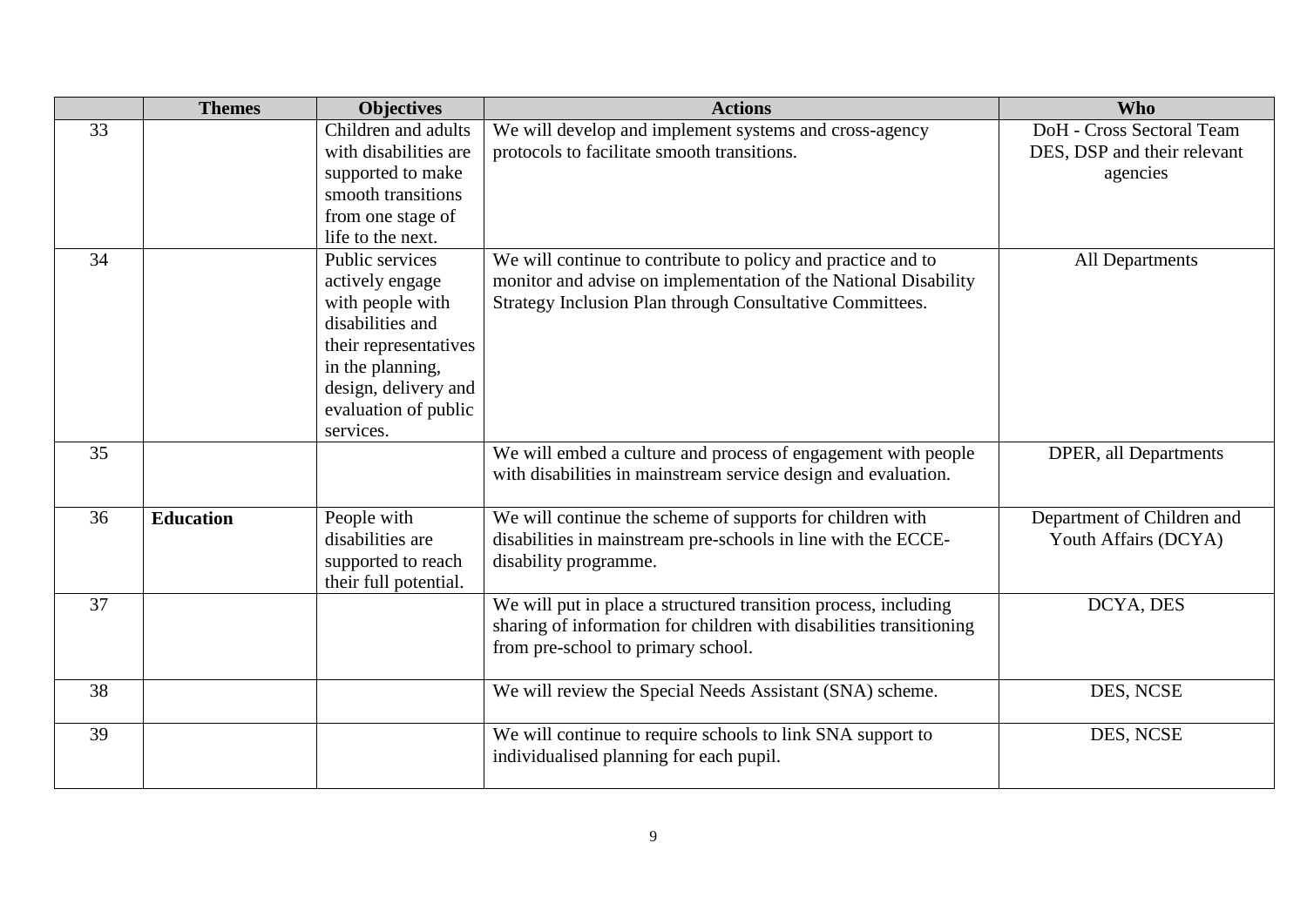|    | <b>Themes</b> | <b>Objectives</b> | <b>Actions</b>                                                                                                                                                                                                                                                                                                                                                                                                                                                                                                                                                                                                                                                                                                                                                                                                                                                                                   | <b>Who</b>                |
|----|---------------|-------------------|--------------------------------------------------------------------------------------------------------------------------------------------------------------------------------------------------------------------------------------------------------------------------------------------------------------------------------------------------------------------------------------------------------------------------------------------------------------------------------------------------------------------------------------------------------------------------------------------------------------------------------------------------------------------------------------------------------------------------------------------------------------------------------------------------------------------------------------------------------------------------------------------------|---------------------------|
| 40 |               |                   | We will develop an implementation plan and commence<br>implementation of NCSE policy advice on Deaf education.                                                                                                                                                                                                                                                                                                                                                                                                                                                                                                                                                                                                                                                                                                                                                                                   | DES, NCSE                 |
| 41 |               |                   | We will develop an implementation plan for NCSE policy advice<br>on autism.                                                                                                                                                                                                                                                                                                                                                                                                                                                                                                                                                                                                                                                                                                                                                                                                                      | DES, NCSE                 |
| 42 |               |                   | We will continue to develop and implement a systematic<br>programme of initial teacher education, induction, probation and<br>continuing professional development to enable all teachers to<br>teach all students, including students with special educational<br>needs. Teachers and schools will continue to be supported in<br>established and new ways to enhance teachers' skills and thereby<br>enrich learning experiences and opportunities for people with<br>disabilities. We will ensure that ongoing developments in<br>legislation (e.g. Teaching Council, School Admissions) and<br>national priority areas including Junior Cycle Reform, Literacy<br>and Numeracy Strategy, Digital Strategy and NCSE policy advice<br>will influence and support teacher learning in inclusion,<br>differentiation, and special educational needs across the<br>continuum of teacher education. | DES, The Teaching Council |
| 43 |               |                   | We will expand the number of NEPS psychologists to the current<br>sanctioned level of 173 whole-time equivalent psychologists.<br>Subject to successful negotiation within the Estimates process we<br>will, in line with commitment in the Programme for a Partnership<br>Government, further expand NEPS psychologist numbers to<br>ensure earlier intervention and access for young children and<br>teenagers.                                                                                                                                                                                                                                                                                                                                                                                                                                                                                | DES, NCSE                 |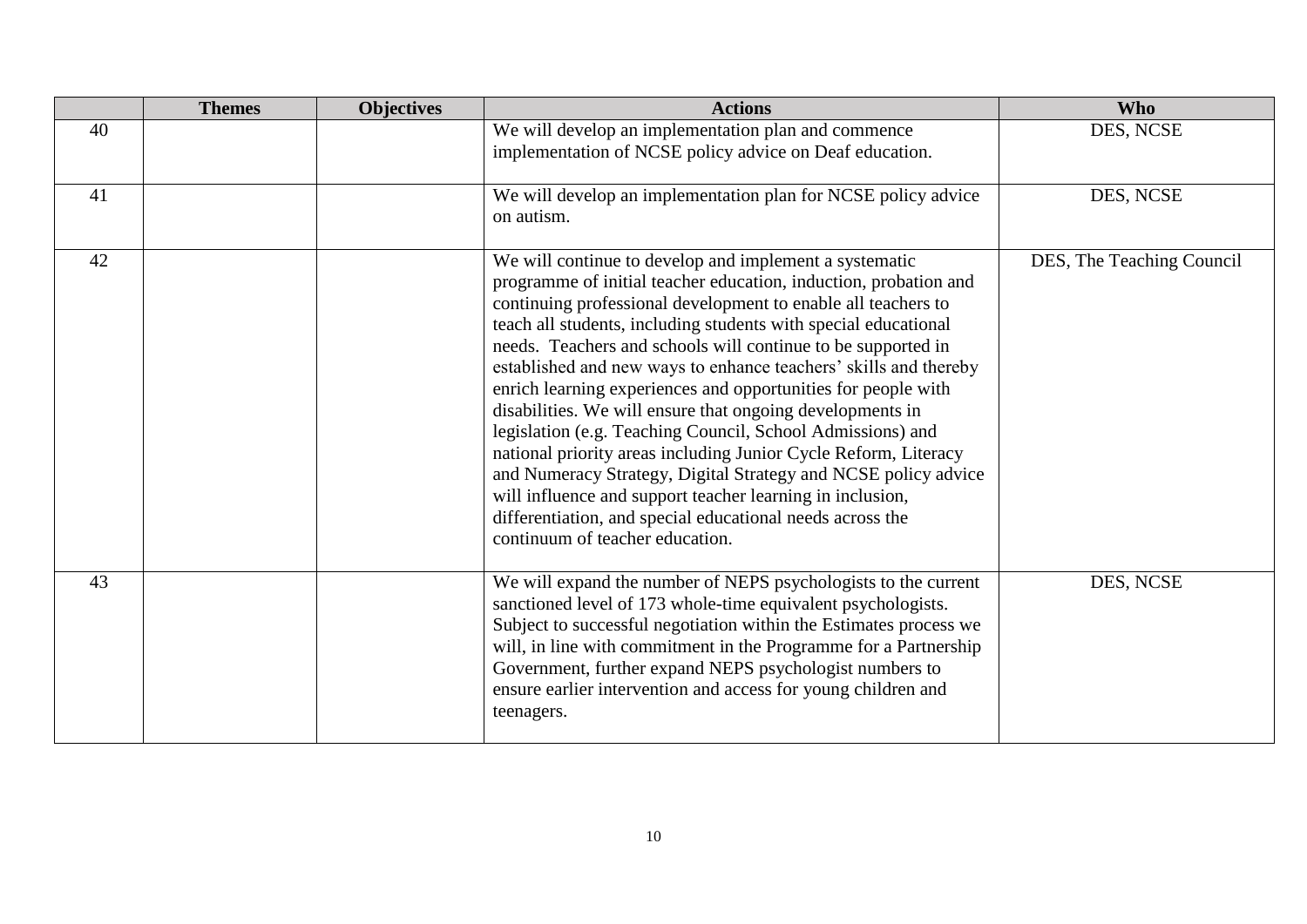|    | <b>Themes</b> | <b>Objectives</b>                                                                                                                           | <b>Actions</b>                                                                                                                                                                                                                                                                                                                                                                                                                                                                                                                                                          | <b>Who</b>                                                                                                                                                           |
|----|---------------|---------------------------------------------------------------------------------------------------------------------------------------------|-------------------------------------------------------------------------------------------------------------------------------------------------------------------------------------------------------------------------------------------------------------------------------------------------------------------------------------------------------------------------------------------------------------------------------------------------------------------------------------------------------------------------------------------------------------------------|----------------------------------------------------------------------------------------------------------------------------------------------------------------------|
| 44 |               |                                                                                                                                             | We will amend the Department's Technical Guidance Documents<br>for school and educational buildings to ensure universal design<br>principles and guidelines are fully considered in all designs for<br>new building and, where possible, in the retrofit of existing<br>buildings.                                                                                                                                                                                                                                                                                      | <b>DES</b>                                                                                                                                                           |
| 45 |               |                                                                                                                                             | We will publish policy advice and guidance for parents and<br>schools on supporting students with autism.                                                                                                                                                                                                                                                                                                                                                                                                                                                               | <b>NCSE</b>                                                                                                                                                          |
| 46 |               | People with<br>disabilities are<br>supported to<br>transition<br>successfully from<br>one stage of<br>education or<br>training to the next. | We will disseminate guidance on transitions to schools and<br>parents.                                                                                                                                                                                                                                                                                                                                                                                                                                                                                                  | <b>NCSE</b>                                                                                                                                                          |
| 47 |               |                                                                                                                                             | We will develop a comprehensive cross-agency approach and<br>protocols for managing transitions into, within and out of<br>education.                                                                                                                                                                                                                                                                                                                                                                                                                                   | DoH - Cross Sectoral Team,<br>DSP, DCYA, DES, HSE, pre-<br>schools, primary and post-primary<br>schools, Education and Training<br>Boards, higher education colleges |
| 48 |               |                                                                                                                                             | The Digital Strategy for Schools 2015-2020 contains policy<br>objectives intended to ensure schools can use Information and<br>Communications Technology (ICT) as a tool for inclusive<br>learning through guidance, advice and support on the use of ICT<br>and digital learning tools for teaching, learning and assessment for<br>students with special educational needs; and will develop and<br>share case studies on the effective use of ICT in special<br>educational needs settings. These objectives will be implemented<br>over the period of the Strategy. | <b>DES</b>                                                                                                                                                           |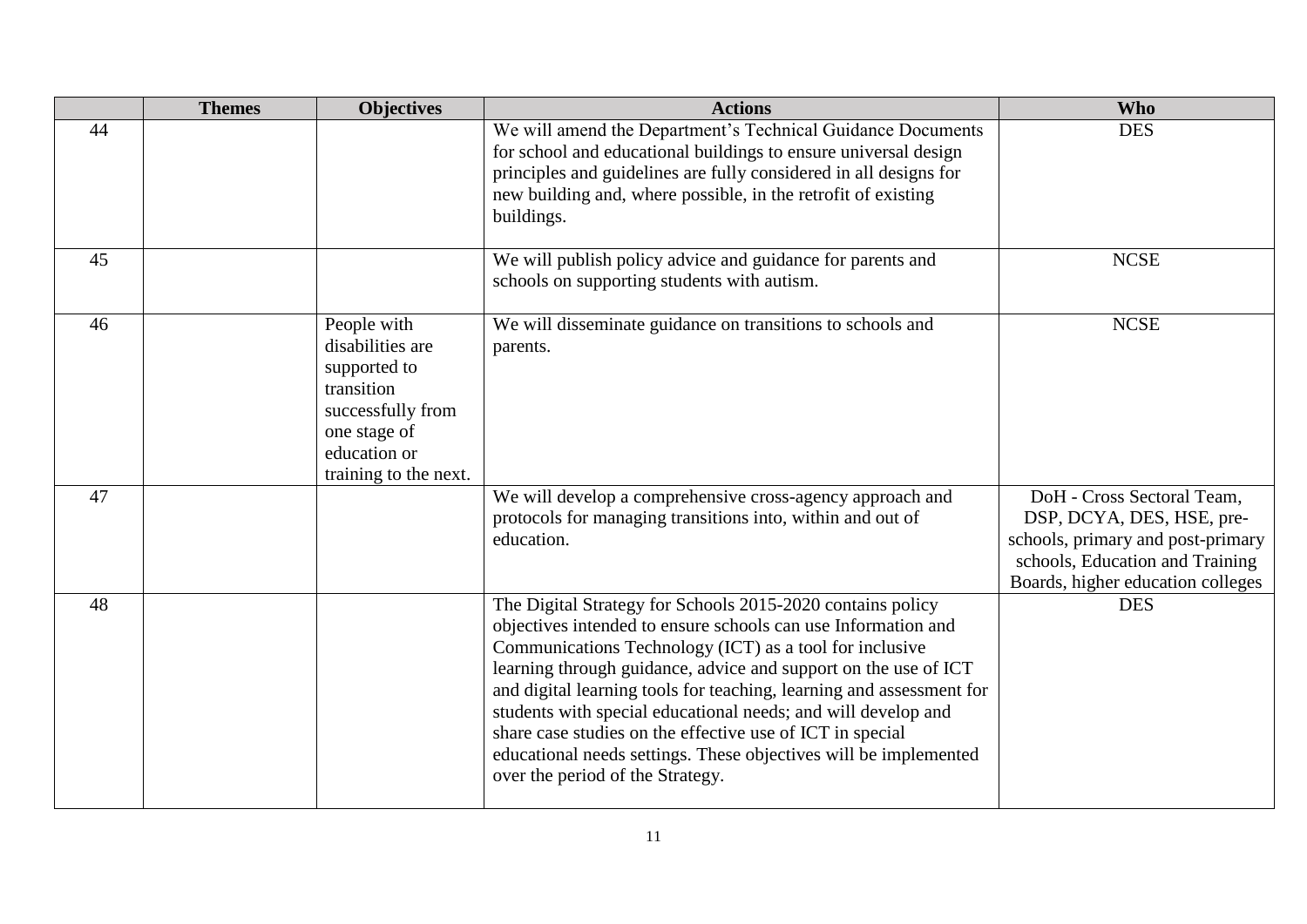|    | <b>Themes</b>     | <b>Objectives</b>                                                                                                            | <b>Actions</b>                                                                                                                                                                                                                                                                                                           | <b>Who</b>                                                                           |
|----|-------------------|------------------------------------------------------------------------------------------------------------------------------|--------------------------------------------------------------------------------------------------------------------------------------------------------------------------------------------------------------------------------------------------------------------------------------------------------------------------|--------------------------------------------------------------------------------------|
| 49 | <b>Employment</b> | People with<br>disabilities have the<br>opportunity to work<br>and have a career.                                            | We will continue to support people with disabilities to access<br>further training and employment opportunities through relevant<br>programmes including the Employability Service, the Wage<br>Subsidy Scheme, and the Reasonable Accommodation Fund.                                                                   | <b>DSP</b>                                                                           |
| 50 |                   |                                                                                                                              | We will increase the public sector employment target of persons<br>with disabilities in 0.5% steps from 3% to 6% by 2024, and will<br>embed this target into all public service workforce planning and<br>recruitment.                                                                                                   | <b>All Ministers</b>                                                                 |
| 51 |                   |                                                                                                                              | We will include Universal Design as a key element in our<br>programmes of innovation funding and other engagement with<br>industry.                                                                                                                                                                                      | Enterprise Ireland, Industrial<br>Development Authority, Local<br>Enterprise offices |
| 52 |                   |                                                                                                                              | Autism guidelines for line managers will be developed.                                                                                                                                                                                                                                                                   | <b>NDA</b>                                                                           |
| 53 |                   |                                                                                                                              | We will implement the actions set out in Pathways to Work 2016-<br>2020 including in particular;<br>Promote Employer Support Services and Schemes such as<br>Wage Subsidy Scheme.<br>Restructure First Steps Programme to improve take-up.<br>Offer opportunities to engage with Intreo supports.                        | <b>DSP</b>                                                                           |
| 54 |                   | People who become<br>disabled are given<br>the supports they<br>need to remain in or<br>return to work if<br>they so choose. | We will develop a national vocational rehabilitation strategy,<br>incorporating a system of referral to vocational rehabilitation,<br>linked to the social welfare system and with medical<br>rehabilitation. This approach will be piloted and lessons learned<br>will be incorporated in the final model for roll out. | DoH, HSE, Solas, Education and<br>Training Boards, DSP                               |
| 55 |                   |                                                                                                                              | We will implement the reforms proposed by review of the Partial<br>Capacity Benefit Scheme as agreed by Government.                                                                                                                                                                                                      | <b>DSP</b>                                                                           |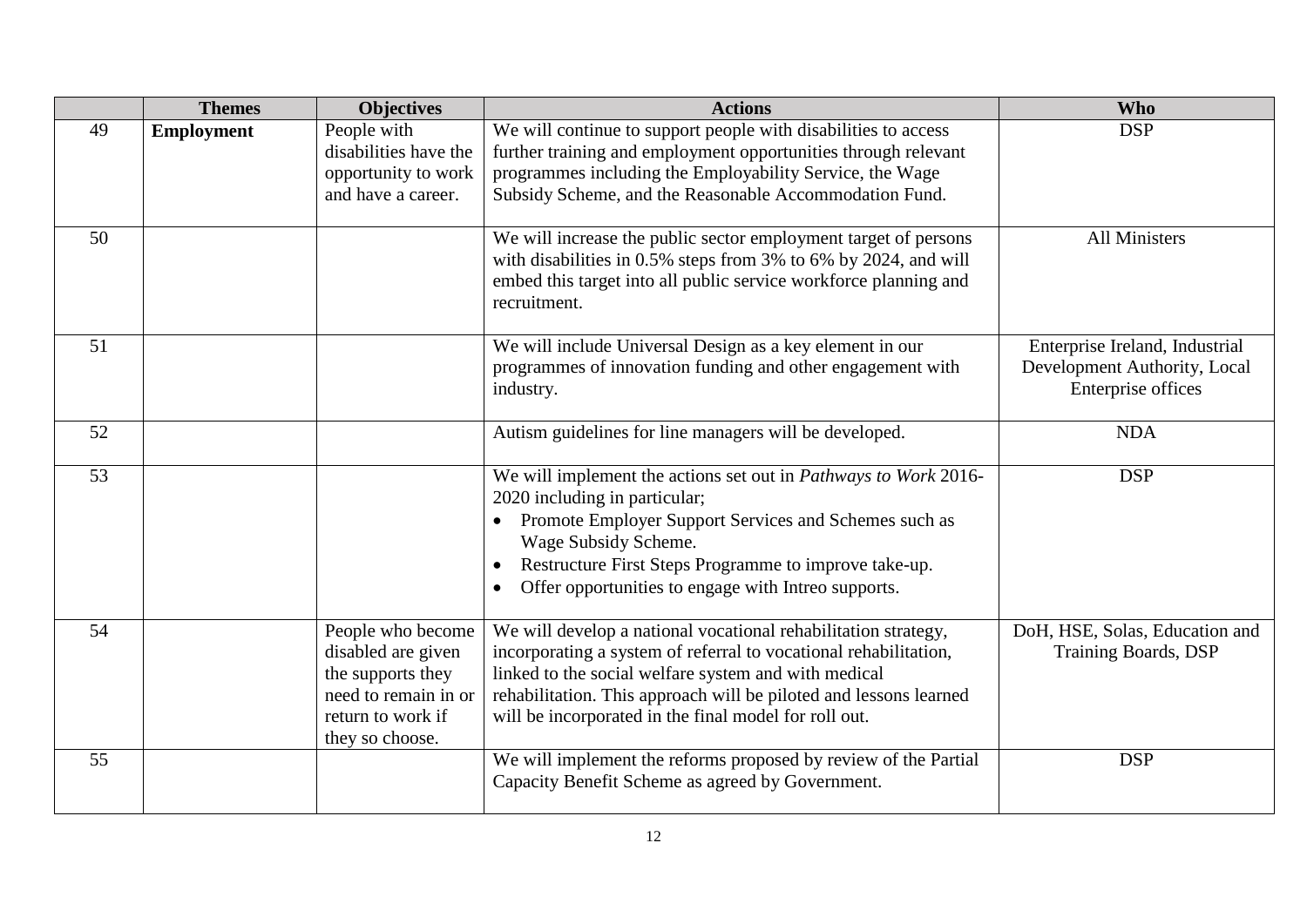|    | <b>Themes</b>           | <b>Objectives</b>                                                                                                                                    | <b>Actions</b>                                                                                                                                                                                                                                                 | <b>Who</b>                        |
|----|-------------------------|------------------------------------------------------------------------------------------------------------------------------------------------------|----------------------------------------------------------------------------------------------------------------------------------------------------------------------------------------------------------------------------------------------------------------|-----------------------------------|
| 56 |                         | People with<br>disabilities are<br>financially better<br>off in work.                                                                                | We will report to the Government by end 2016 and its<br>recommendations will be considered by Government with a view<br>to introducing meaningful reforms to ensure that it is financially<br>worthwhile for a person with a disability to take up employment. | DSP, Make Work Pay (MWP)<br>Group |
| 57 |                         | Employers can<br>easily access<br>information about<br>employing a person<br>with a disability.                                                      | We will continue to support the Employer Disability Information<br>service incorporating helpline, website and networking.                                                                                                                                     | <b>NDA</b>                        |
| 58 |                         |                                                                                                                                                      | We will develop a Ready Reckoner of net income in employment.                                                                                                                                                                                                  | DSP, MWP Group                    |
| 59 | Health & well-<br>being | People with<br>disabilities are<br>supported to<br>achieve and<br>maintain the best<br>possible physical,<br>mental and<br>emotional well-<br>being. | We will implement the Healthy Ireland action plan.                                                                                                                                                                                                             | DoH, HSE                          |
| 60 |                         |                                                                                                                                                      | We will develop the intellectual disability and mental health<br>service capacity as set out in the Vision for Change.                                                                                                                                         | DoH, HSE                          |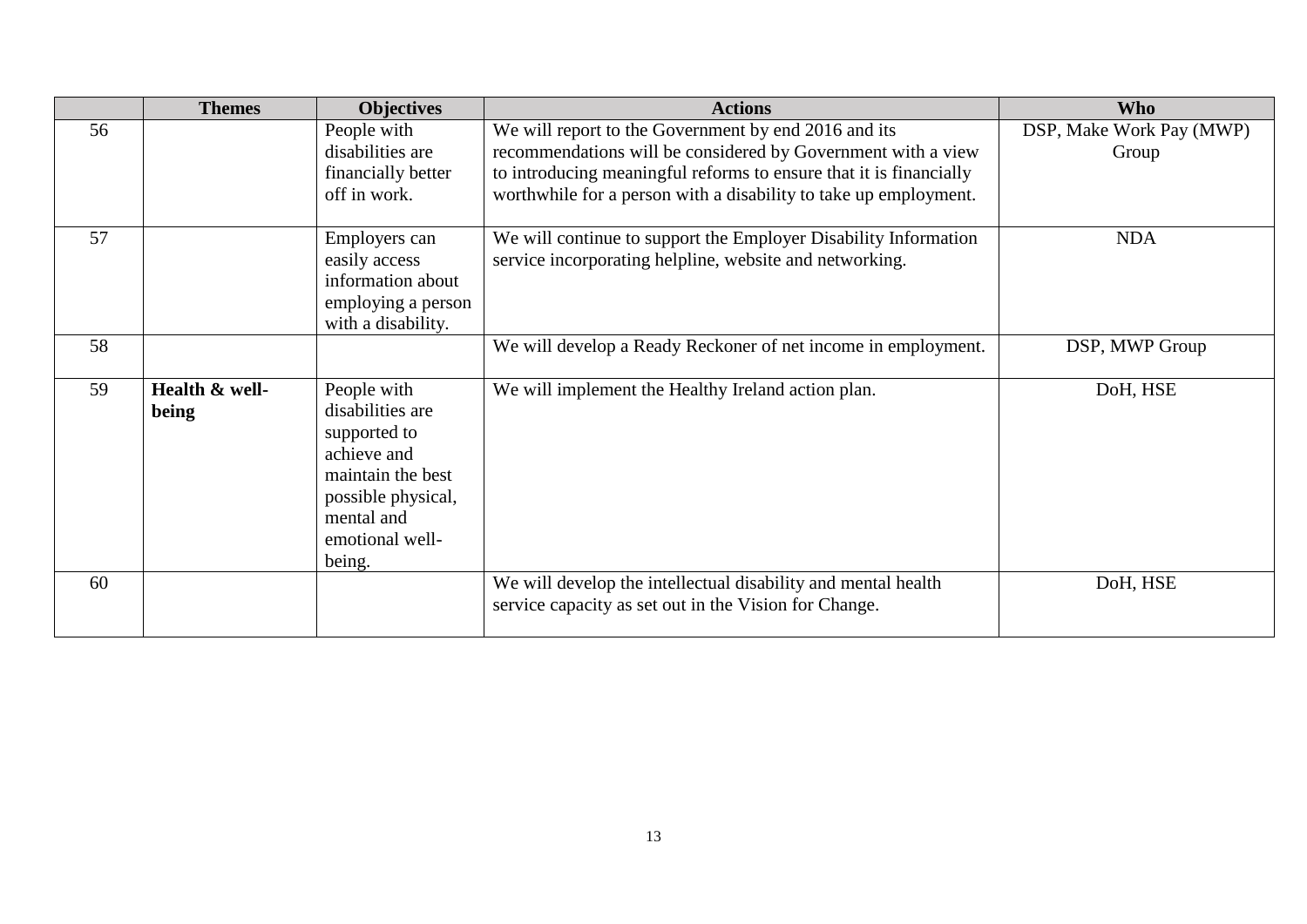|    | <b>Themes</b>                                | <b>Objectives</b>                                                                                                                                                           | <b>Actions</b>                                                                                                                                           | <b>Who</b>                                                                                                 |
|----|----------------------------------------------|-----------------------------------------------------------------------------------------------------------------------------------------------------------------------------|----------------------------------------------------------------------------------------------------------------------------------------------------------|------------------------------------------------------------------------------------------------------------|
| 61 |                                              | Mainstream<br>primary, specialist<br>and hospital<br>services provide<br>accessible<br>information,<br>communication.<br>and facilities for<br>people with<br>disabilities. | We will further develop the capacity of mainstream HSE-funded<br>services to provide accessible services and information to people<br>with disabilities. | <b>HSE</b>                                                                                                 |
| 62 | <b>Person-centred</b><br>disability services | Disability services<br>support individuals<br>to live a fulfilled<br>life of their<br>choosing.                                                                             | We will implement the Transforming Lives programme with a<br>focus on supporting people with disabilities to live ordinary lives<br>in ordinary places.  | HSE, disability service providers                                                                          |
| 63 |                                              |                                                                                                                                                                             | We will continue to support and monitor a new evidence-based<br>framework for person-centred planning across residential and day<br>services.            | HSE, disability service providers                                                                          |
| 64 |                                              |                                                                                                                                                                             | We will continue to provide guidance on person-centred planning,<br>informed by research projects for Transforming Lives WG2.                            | HSE, disability service providers                                                                          |
| 65 |                                              | Achieve maximum<br>independence.                                                                                                                                            | We will strengthen the focus on culture change from the 'care' to<br>the 'support' model.                                                                | HSE, disability service providers                                                                          |
| 66 |                                              |                                                                                                                                                                             | We will roll out the 'Informing Families' guidance.                                                                                                      | HSE, maternity units,<br>paediatricians, multi-disciplinary<br>teams, GPs, disability service<br>providers |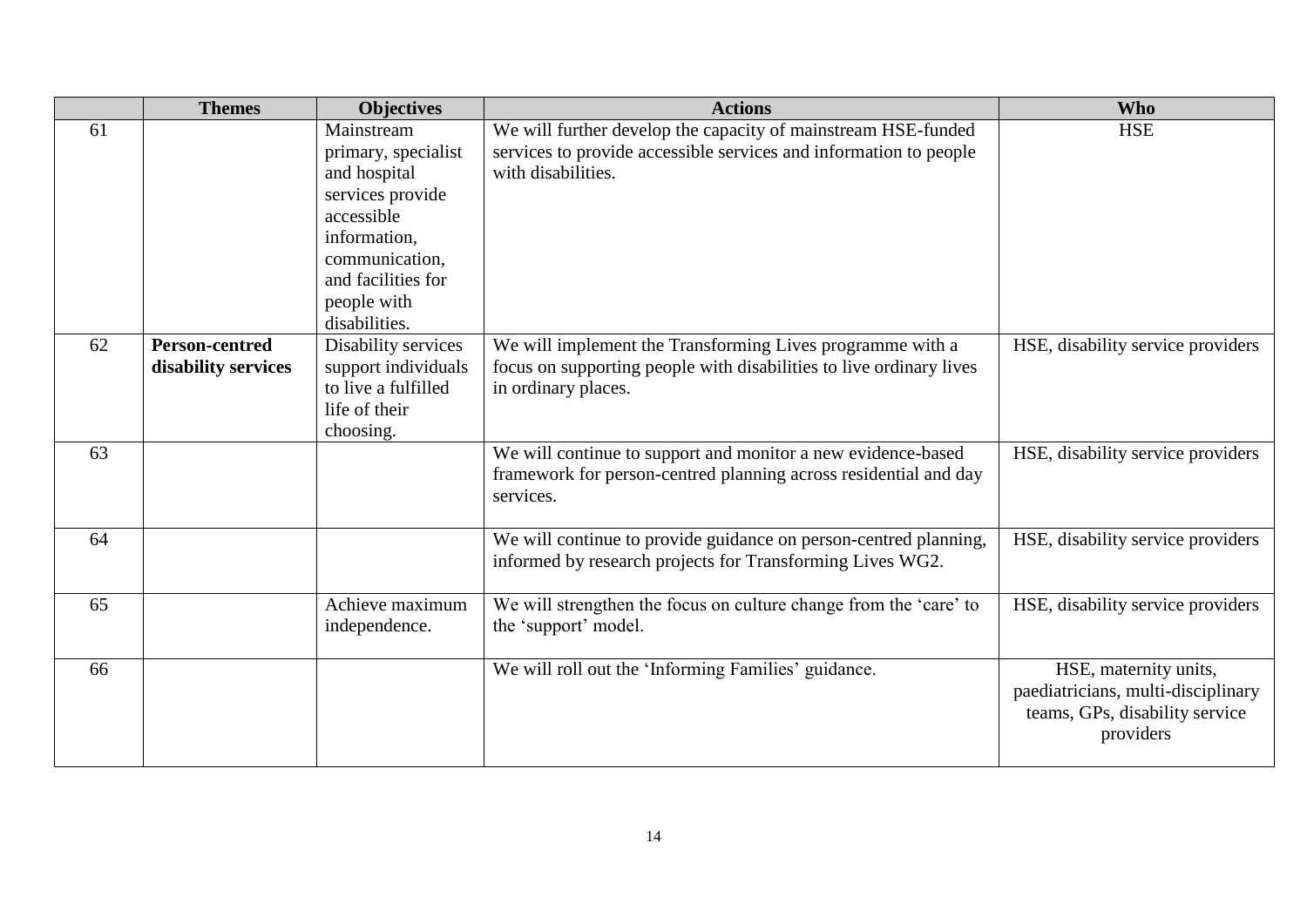|    | <b>Themes</b> | <b>Objectives</b>                                                              | <b>Actions</b>                                                                                                                                                                         | <b>Who</b>                                                                                                                                                         |
|----|---------------|--------------------------------------------------------------------------------|----------------------------------------------------------------------------------------------------------------------------------------------------------------------------------------|--------------------------------------------------------------------------------------------------------------------------------------------------------------------|
| 67 |               |                                                                                | We will deliver a model of disability services that provides<br>support for positive risk-taking.                                                                                      | HSE, disability service providers                                                                                                                                  |
| 68 |               | Participate in the<br>everyday life and<br>activities of their<br>communities. | We will roll out an implementation programme for the New<br>Directions Personal Support Services for Adults with Disabilities.                                                         | HSE, disability service providers                                                                                                                                  |
| 69 |               |                                                                                | We will fund Local Area Co-ordination pilots through Pobal, and<br>evaluate the outcomes to identify any learning which is of wider<br>applicability.                                  | Pobal, DoH, HSE, disability<br>service providers                                                                                                                   |
| 70 |               |                                                                                | We will develop actions at community level to build and sustain<br>for disability-competent and welcoming communities.                                                                 | DoE, local authorities, Pobal                                                                                                                                      |
| 71 |               |                                                                                | We will ensure that new buildings and facilities for arts, sport or<br>leisure are based on universal design principles.                                                               | Department of Tourism Transport<br>and Sport (DTTaS), Department<br>of Arts, Heritage and the<br>Gaeltacht. (DAHG), The Irish<br>Sports Council, local authorities |
| 72 |               |                                                                                | We will foster disability awareness and competence in voluntary,<br>sporting, cultural and other organisations and ensure that disability<br>is fully reflected in funding programmes. | DTTaS, DAHG                                                                                                                                                        |
| 73 |               | Be an active<br>citizen.                                                       | We will fully support persons with disability in the achievement<br>of active citizenship and engagement.                                                                              | All Departments and disability<br>service providers                                                                                                                |
| 74 |               |                                                                                | We will progress accessibility of voting and voter information,<br>building on learning from National Disability Authority (DNA)<br>research and from experience and best practice.    | <b>DoE</b>                                                                                                                                                         |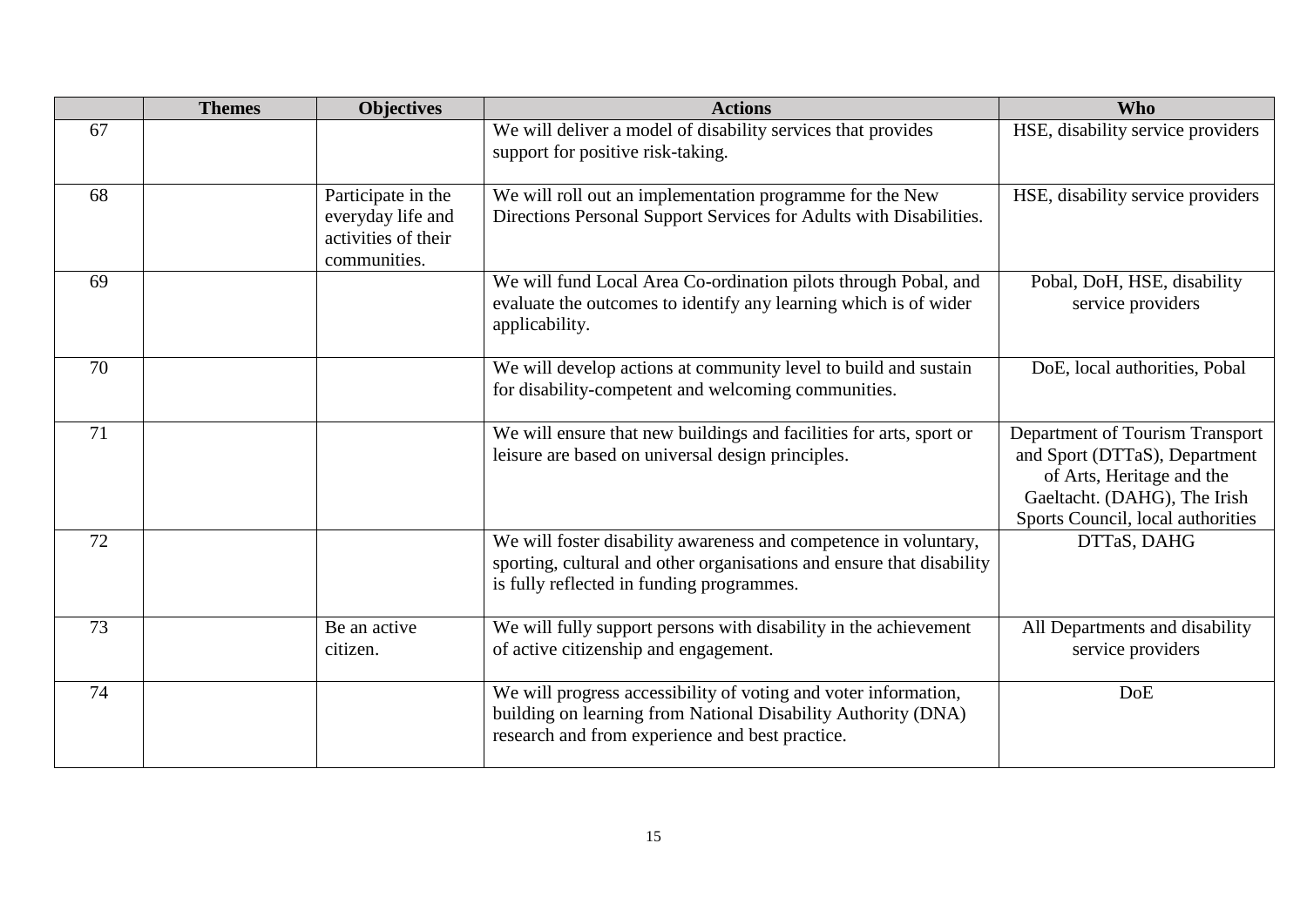|    | <b>Themes</b> | <b>Objectives</b>                                                                                                                                                                                 | <b>Actions</b>                                                                                                                                                                                                                                             | <b>Who</b> |
|----|---------------|---------------------------------------------------------------------------------------------------------------------------------------------------------------------------------------------------|------------------------------------------------------------------------------------------------------------------------------------------------------------------------------------------------------------------------------------------------------------|------------|
| 75 |               | Children and adults<br>with disabilities<br>have timely access<br>to assessment and<br>early intervention,<br>and the therapy,<br>rehabilitation or<br>mental health<br>services they<br>require. | We will complete the programme to provide area-based multi-<br>disciplinary therapy teams for early intervention ad school-age<br>services in all areas.                                                                                                   | <b>HSE</b> |
| 76 |               |                                                                                                                                                                                                   | We will finalise and implement Specialist Services Guidance<br>which examines how the needs of certain children with complex<br>disabilities, including children with autism, will be met by<br>children's disability teams.                               | <b>HSE</b> |
| 77 |               |                                                                                                                                                                                                   | We will implement the Outcomes for Children and their Families<br>Framework, which applies to all children and families accessing<br>children's disability services, including children with autism.                                                       | HSE, DoH   |
| 78 |               |                                                                                                                                                                                                   | We will evaluate the effectiveness of the Progressing Disability<br>Services for Children and Young People Programme in meeting<br>the needs of children with disabilities, including children with<br>autism.                                             | HSE, DoH   |
| 79 |               |                                                                                                                                                                                                   | We will agree protocols, within available resources, between<br>disability services and mental services to ensure appropriate<br>access for people with disabilities and mental health issues,<br>including people with autism, to mental health services. | HSE, DoH   |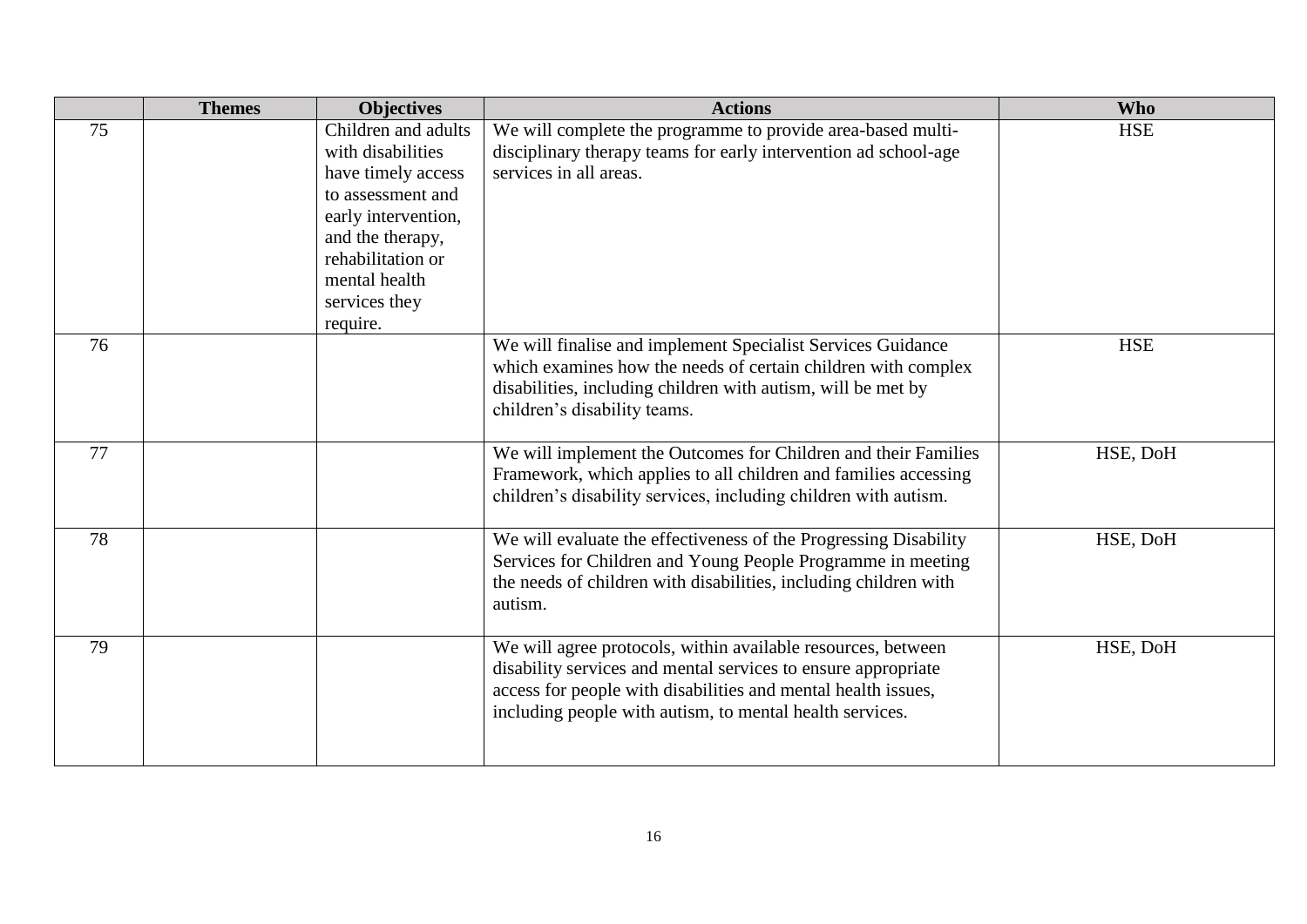|    | <b>Themes</b> | <b>Objectives</b>                                                                                                           | <b>Actions</b>                                                                                                                                                                                                                                                             | <b>Who</b>                        |
|----|---------------|-----------------------------------------------------------------------------------------------------------------------------|----------------------------------------------------------------------------------------------------------------------------------------------------------------------------------------------------------------------------------------------------------------------------|-----------------------------------|
| 80 |               |                                                                                                                             | We will develop an implementation framework for the Neuro-<br>Rehabilitation Strategy and make a major capital investment in the<br>National Rehabilitation hospital.                                                                                                      | HSE, DoH                          |
| 81 |               |                                                                                                                             | We will ensure full implementation of a Vision for Change.                                                                                                                                                                                                                 | HSE, DoH                          |
| 82 |               |                                                                                                                             | We will develop and implement effective national joint working<br>protocols between Child and Adolescent Mental Health Services<br>(CAMHS), disability services and education to ensure children<br>and young people with disabilities can access CAMHS services.          | HSE, DoH, TUSLA                   |
| 83 |               | Disability services<br>are delivered to<br>high quality<br>standards and in<br>line with<br>international best<br>practice. | We will ensure continued HIQA registration, regulation and<br>inspection of disability services against standards and regulations,<br>and provide for the next round of inspections with particular focus<br>on thematic inspections against key quality of life outcomes. | <b>HIQA</b>                       |
| 84 |               |                                                                                                                             | We will undertake a review of the regulations in a consultative<br>process, which will be informed by the NDA review of the first<br>year of inspection process for disability residential services.                                                                       | <b>DoH</b>                        |
| 85 |               |                                                                                                                             | We will continue the work of the Quality Improvement Team in<br>HSE Disability Services, and extend it to key non-HSE providers.<br>We will also complete a review of quality frameworks and<br>implement the findings.                                                    |                                   |
| 86 |               |                                                                                                                             | We will support the embedding of a new model of disability<br>service provision through projects such as Next Steps and other<br>innovation programmes.                                                                                                                    | HSE, disability service providers |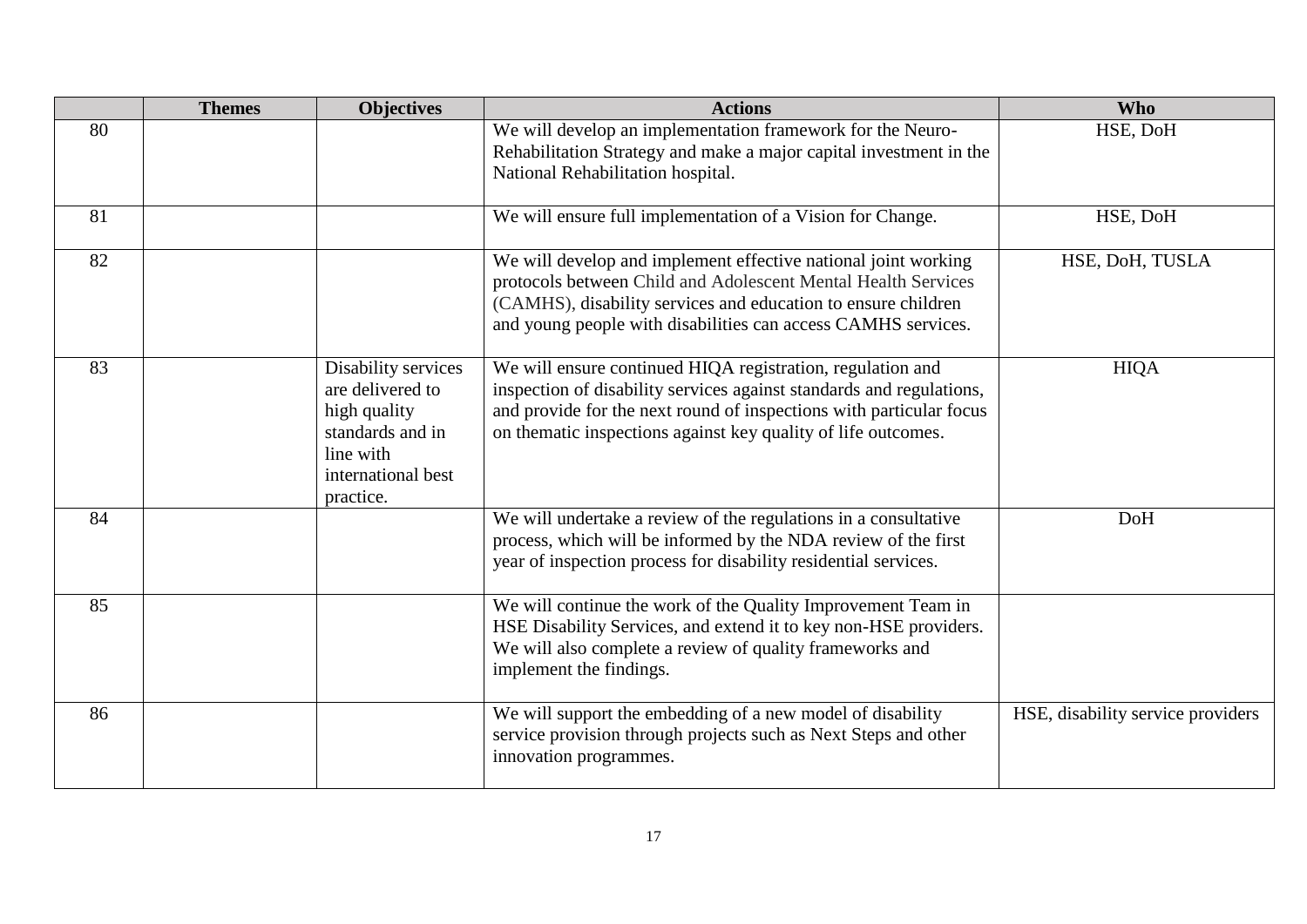|    | <b>Themes</b> | <b>Objectives</b>                                                                                                   | <b>Actions</b>                                                                                                                                                                                                                                                                                                                                                                                                                                                                                                                                                                                                                                                                                                                                                                                                                                                     | <b>Who</b>                                                                                     |
|----|---------------|---------------------------------------------------------------------------------------------------------------------|--------------------------------------------------------------------------------------------------------------------------------------------------------------------------------------------------------------------------------------------------------------------------------------------------------------------------------------------------------------------------------------------------------------------------------------------------------------------------------------------------------------------------------------------------------------------------------------------------------------------------------------------------------------------------------------------------------------------------------------------------------------------------------------------------------------------------------------------------------------------|------------------------------------------------------------------------------------------------|
| 87 |               | People with<br>disabilities are<br>involved in the<br>planning, design<br>and evaluation of<br>disability services. | The National Disability Stakeholders Group, which includes a<br>number of individuals appointed in their own personal capacity to<br>bring their lived experience to the table, will continue to serve a<br>central role in shaping the new National Disability Inclusion<br>Strategy.                                                                                                                                                                                                                                                                                                                                                                                                                                                                                                                                                                             | DJE, NDA                                                                                       |
| 88 |               |                                                                                                                     | We will progress proposals of the Reference Group on mental<br>health service users' involvement.                                                                                                                                                                                                                                                                                                                                                                                                                                                                                                                                                                                                                                                                                                                                                                  | HSE, mental health services                                                                    |
| 89 |               |                                                                                                                     | We will complete the work of Working Group 3 Transforming<br>Lives on user engagement, and progress emerging action plan.                                                                                                                                                                                                                                                                                                                                                                                                                                                                                                                                                                                                                                                                                                                                          | HSE, disability service providers                                                              |
| 90 |               | Individualised<br>funding to be<br>introduced and the<br>option of a personal<br>budget.                            | We will devolve budgets to the person so that he or she may shop<br>beyond traditional service providers to better fit his or her needs.<br>To do so, we will establish a Taskforce within three months on the<br>implementation of personalised budgets for persons with<br>disabilities. Core to this Taskforce will be:<br>• The adoption of a single national coherent application system to<br>develop budgets before end 2017;<br>• The adoption of a single national coherent system of<br>accountability for the spend;<br>• Exploring brokerage models whereby people are assisted to<br>connect with and purchase the services that actually meet their<br>own needs;<br>• Actively monitoring practice, usage and trends and especially<br>the linkage between personalised budgets, employability and<br>employment rates as well as community living. | Personalised Budgeting Task<br>Force (PfG Commitment),<br>relevant Departments and<br>agencies |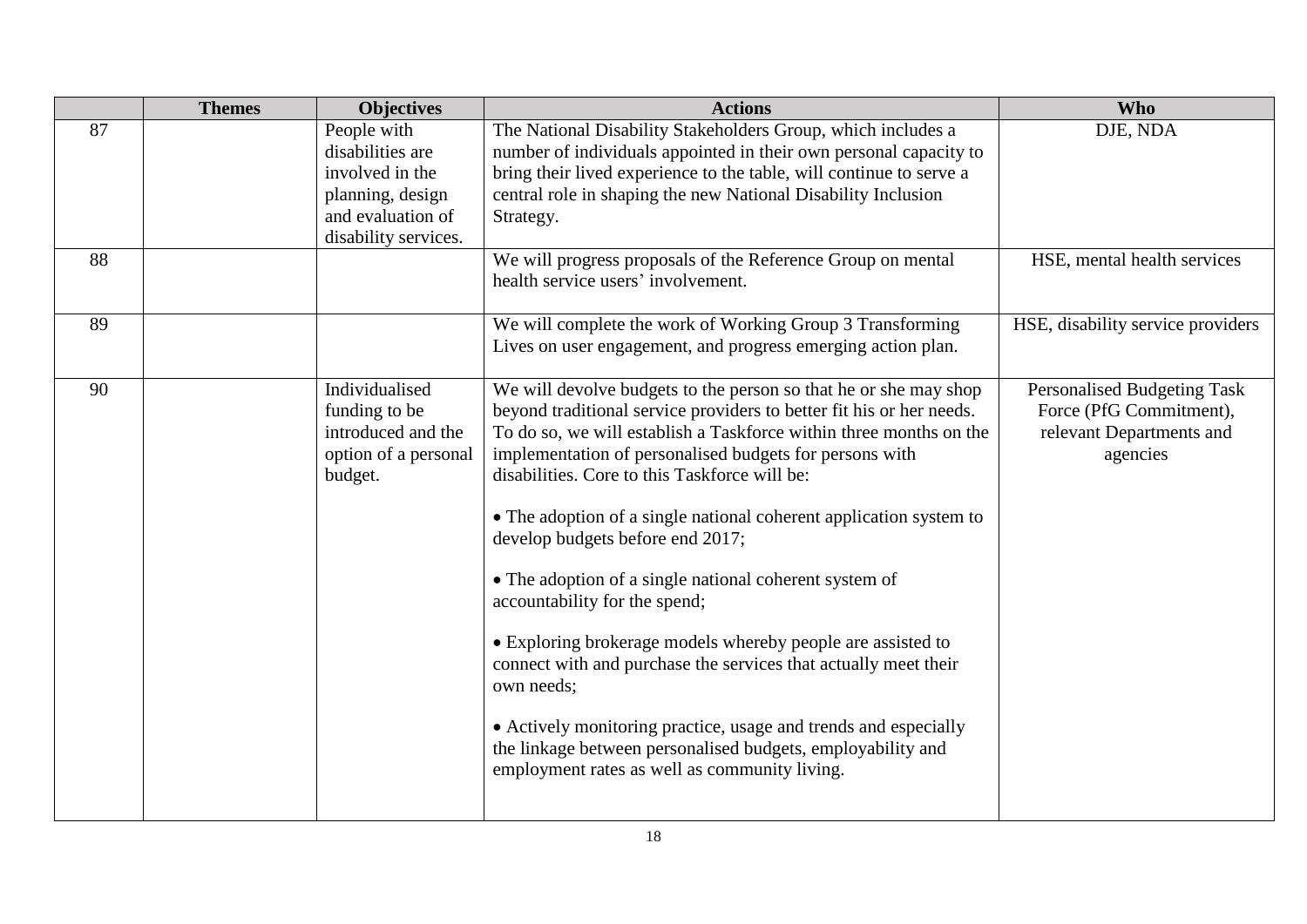|    | <b>Themes</b>  | <b>Objectives</b>                                                                                                                   | <b>Actions</b>                                                                                                                                                                                                                                                                                     | <b>Who</b>                          |
|----|----------------|-------------------------------------------------------------------------------------------------------------------------------------|----------------------------------------------------------------------------------------------------------------------------------------------------------------------------------------------------------------------------------------------------------------------------------------------------|-------------------------------------|
| 91 |                |                                                                                                                                     | We will adopt and implement a single needs assessment tool for<br>disability services.                                                                                                                                                                                                             | DoH, HSE                            |
| 92 |                | People with<br>disabilities are<br>supported to live an<br>independent life in<br>a home of their<br>choosing in their<br>community | We will implement a plan to complete the closure of residential<br>institutions and transition to a new model of personalised support<br>in the community, in line with the Time to Move On report.                                                                                                | DoH, HSE, DoE, service<br>providers |
| 93 | <b>Housing</b> |                                                                                                                                     | The Programme for Partnership Government (2016) aims to<br>reduce the number of people living in congregated settings by at<br>least one-third by 2021 and to ultimately eliminate all congregated<br>settings. We will move 165 people from 14 high priority<br>residential institutions in 2016. | DoH, HSE, DOE, service<br>providers |
| 94 |                |                                                                                                                                     | We will extend the National Housing Strategy for People with<br>Disability $2011 - 2016$ , and continue to deliver on its aims and to<br>guide and progress policy.                                                                                                                                | DoE                                 |
| 95 |                |                                                                                                                                     | We will develop a strategy and support services for people with<br>disabilities who have early onset dementia, including specialist<br>facilities as required.                                                                                                                                     | DoH, HSE                            |
| 96 |                | New homes are<br>designed to<br><b>Universal Design</b><br>standards and can<br>be readily adapted<br>to people's<br>changing needs | We will develop for consideration by Government proposals for a<br>new Part M Building Regulation in relation to housing, building<br>on NDA work in Building for Everyone, Universal Design<br>Guidelines for Homes in Ireland (UD Homes.)                                                        | <b>NDA</b>                          |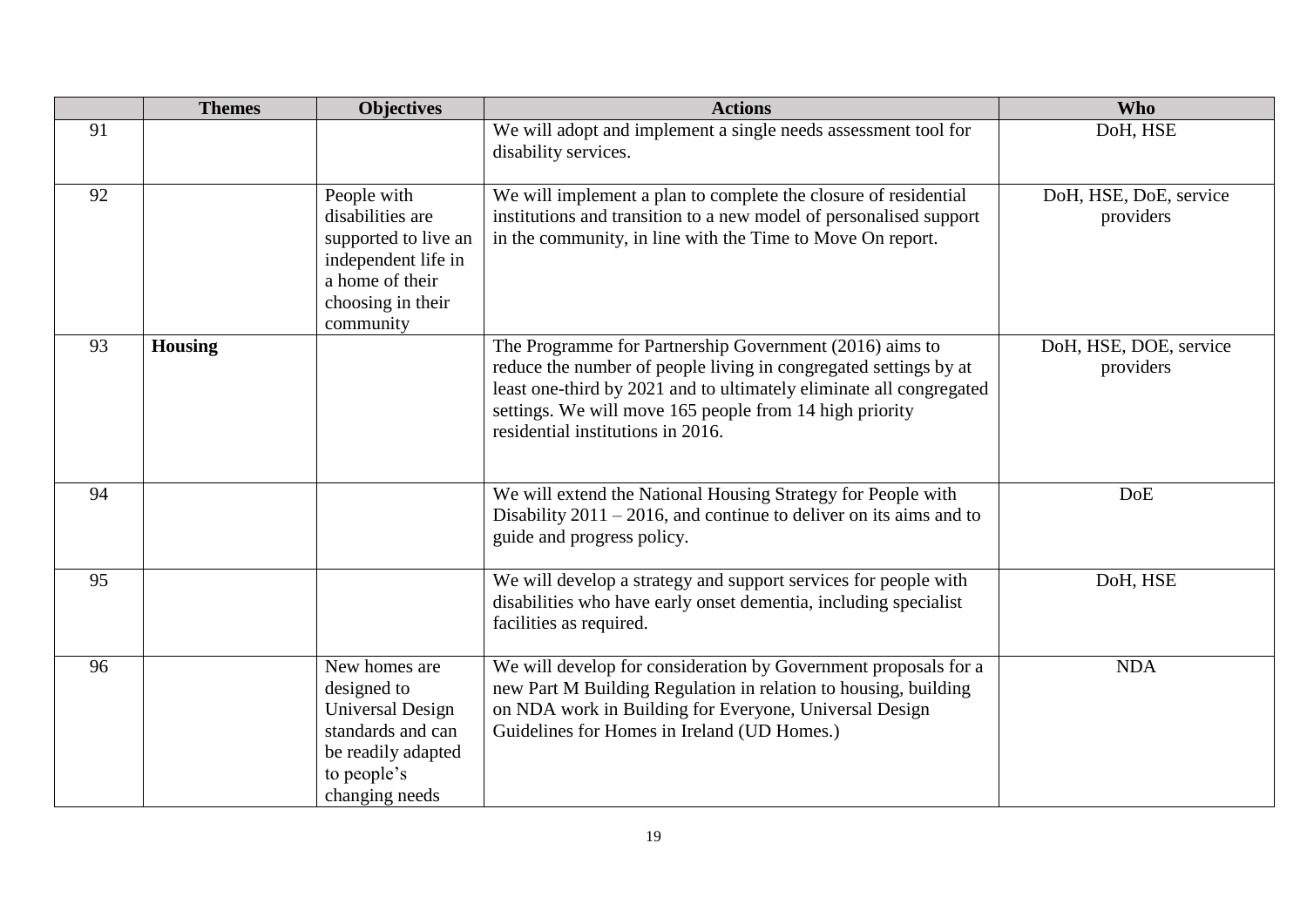|     | <b>Themes</b>                               | <b>Objectives</b>                                                                                  | <b>Actions</b>                                                                                                                                                                                                                           | <b>Who</b>                                 |
|-----|---------------------------------------------|----------------------------------------------------------------------------------------------------|------------------------------------------------------------------------------------------------------------------------------------------------------------------------------------------------------------------------------------------|--------------------------------------------|
| 97  |                                             |                                                                                                    | We will complete and disseminate the NDA guidance on autism<br>for housing professionals.                                                                                                                                                | NDA, DoE, local authorities                |
| 98  |                                             |                                                                                                    | We will continue to provide support for people with a disability<br>through the suite of Housing Adaptation Grants for Older People<br>and People with a Disability.                                                                     | DoE, NDA                                   |
| 99  | <b>Transport &amp;</b><br>accessible places | Persons with<br>disabilities are as<br>able as their<br>neighbours to get to<br>their destination. | We will improve the accessibility of public transport, especially<br>inter-city buses, rural transport and accessibility of train stations,<br>with a focus on linking up the different forms of transport and<br>transport information. | <b>DTTaS</b>                               |
| 100 |                                             |                                                                                                    | We will monitor user experience of public transport and make<br>recommendations as appropriate based on user's findings for<br>necessary improvements.                                                                                   | <b>NDA</b>                                 |
| 101 |                                             |                                                                                                    | We will examine and evaluate options to provide access to<br>transport especially in dispersed communities and action the<br>findings.                                                                                                   | <b>DTTaS</b>                               |
| 102 |                                             |                                                                                                    | We will develop a Code of Practice for accessible public areas of<br>public sector buildings.                                                                                                                                            | <b>NDA</b>                                 |
| 103 |                                             |                                                                                                    | We will keep the Code of Practice for heritage sites under review<br>and examine recommendations for amendments made in the light<br>of experience of its application.                                                                   | <b>NDA</b>                                 |
| 104 |                                             |                                                                                                    | We will develop accessible outdoor recreation facilities especially<br>footpaths and trails.                                                                                                                                             | Local authorities, Irish Sports<br>Council |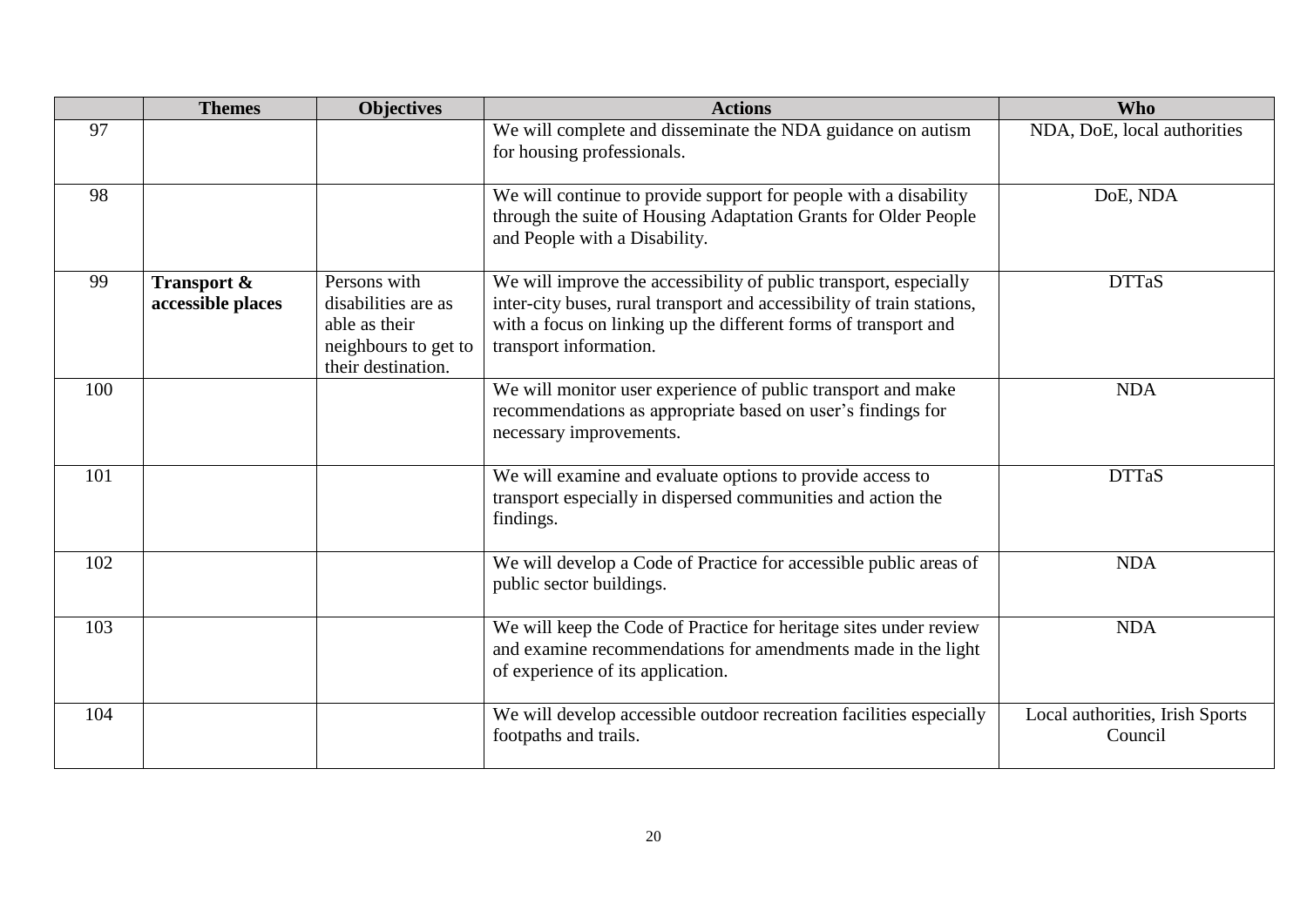|     | <b>Themes</b> | <b>Objectives</b>                                                                                                              | <b>Actions</b>                                                                                                                                                                                                                 | <b>Who</b>                                                                                                                                              |
|-----|---------------|--------------------------------------------------------------------------------------------------------------------------------|--------------------------------------------------------------------------------------------------------------------------------------------------------------------------------------------------------------------------------|---------------------------------------------------------------------------------------------------------------------------------------------------------|
| 105 |               |                                                                                                                                | We will implement the programme of dishing of footpaths in<br>urban areas, in line with guidance from the NDA publication<br>Building for Everyone.                                                                            | Local authorities                                                                                                                                       |
| 106 |               | Public transport in<br>both urban and<br>rural areas is<br>accessible.                                                         | We will ensure further roll-out of accessible inter-city coaches and<br>accessible regional/rural coach and bus stops.                                                                                                         | Bus Éireann, local authorities                                                                                                                          |
| 107 |               |                                                                                                                                | We will review operational issues in relation to the need for<br>advance notice of accessibility requirements for train travel with a<br>view to reducing barriers for service users with disabilities.                        | Iarnróid Éireann                                                                                                                                        |
| 108 |               |                                                                                                                                | We will continue to implement on-board audio and written<br>announcements on public transport.                                                                                                                                 | <b>CIE</b>                                                                                                                                              |
| 109 |               | Persons with<br>disabilities are able<br>to access buildings<br>and their facilities<br>on the same basis<br>as everyone else. | We will introduce Continual Professional Development on<br>Universal Design for architects, to encourage application of NDA<br>guidance such as Building for Everyone and Universal Design<br>Guidelines for Homes in Ireland. | NDA, Royal Institute of the<br>Architects of Ireland                                                                                                    |
| 110 |               |                                                                                                                                | We will promote and integrate ISO Guide 71/CEN Guide 6: 2014<br>Guide to address accessibility in standards, and ensure that<br>terminology used is consistent with international best practice<br>guidelines.                 | National Standards Authority of<br><b>Ireland, Government Departments</b><br>and agencies with a role in<br>developing standards and<br>guidelines, NDA |